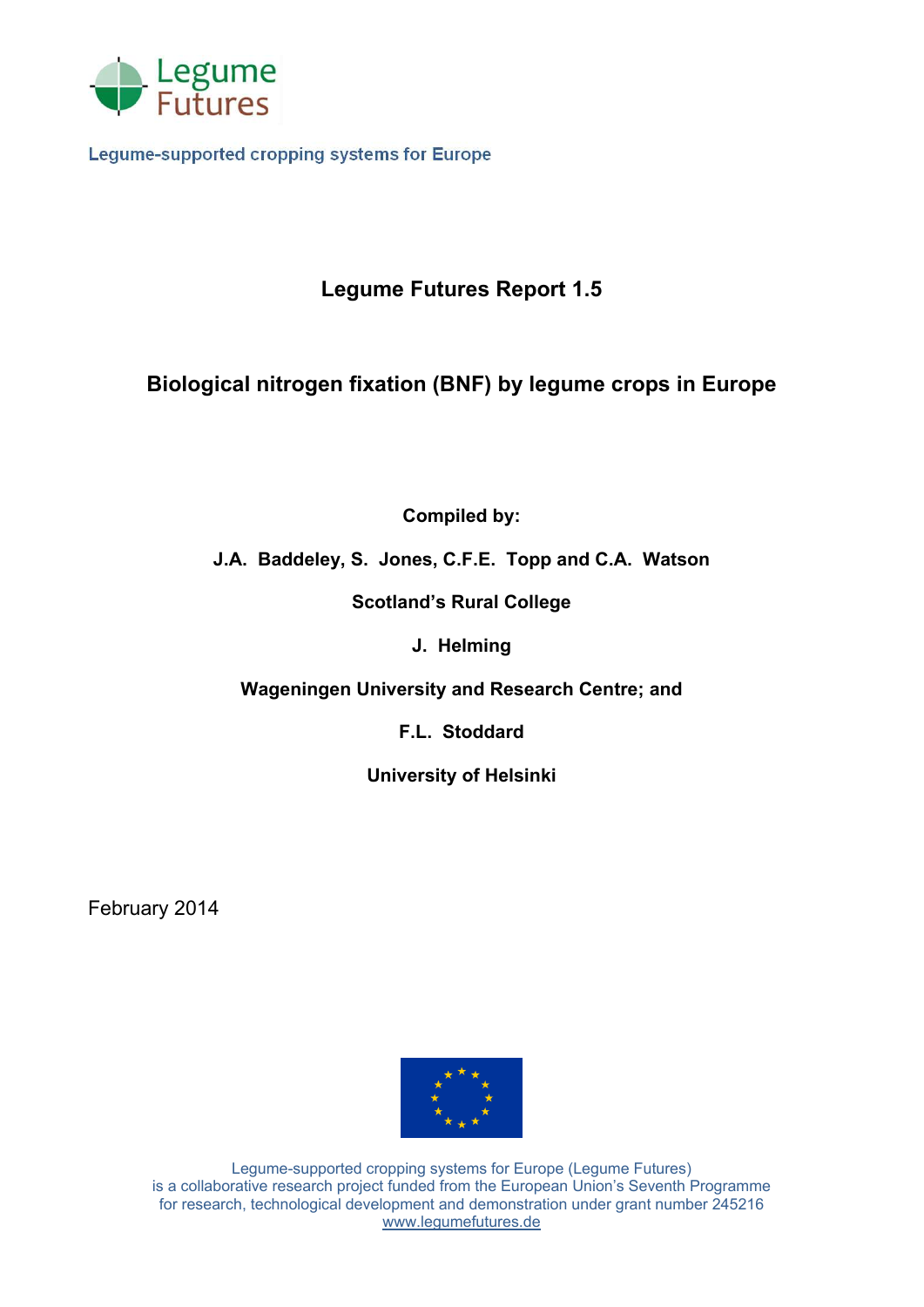#### **Legume Futures**

Legume-supported cropping systems for Europe (Legume Futures) is an international research project funded from the European Union's Seventh Programme for research, technological development and demonstration under grant agreement number 245216. The Legume Futures research consortium comprises 20 partners in 13 countries.

#### **Disclaimer**

The information presented here has been thoroughly researched and is believed to be accurate and correct. However, the authors cannot be held legally responsible for any errors. There are no warranties, expressed or implied, made with respect to the information provided. The authors will not be liable for any direct, indirect, special, incidental or consequential damages arising out of the use or inability to use the content of this publication.

## **Copyright**

© All rights reserved. Reproduction and dissemination of material presented here for research, educational or other non-commercial purposes are authorised without any prior written permission from the copyright holders provided the source is fully acknowledged. Reproduction of material for sale or other commercial purposes is prohibited.

## **Citation**

Please cite this report as follows:

Baddeley, J.A., Jones, S., Topp, C.F.E., Watson, C.A., Helming, J. & Stoddard, F.L. 2013. Biological nitrogen fixation (BNF) by legume crops in Europe. Legume Futures Report 1.5. Available from www.legumefutures.de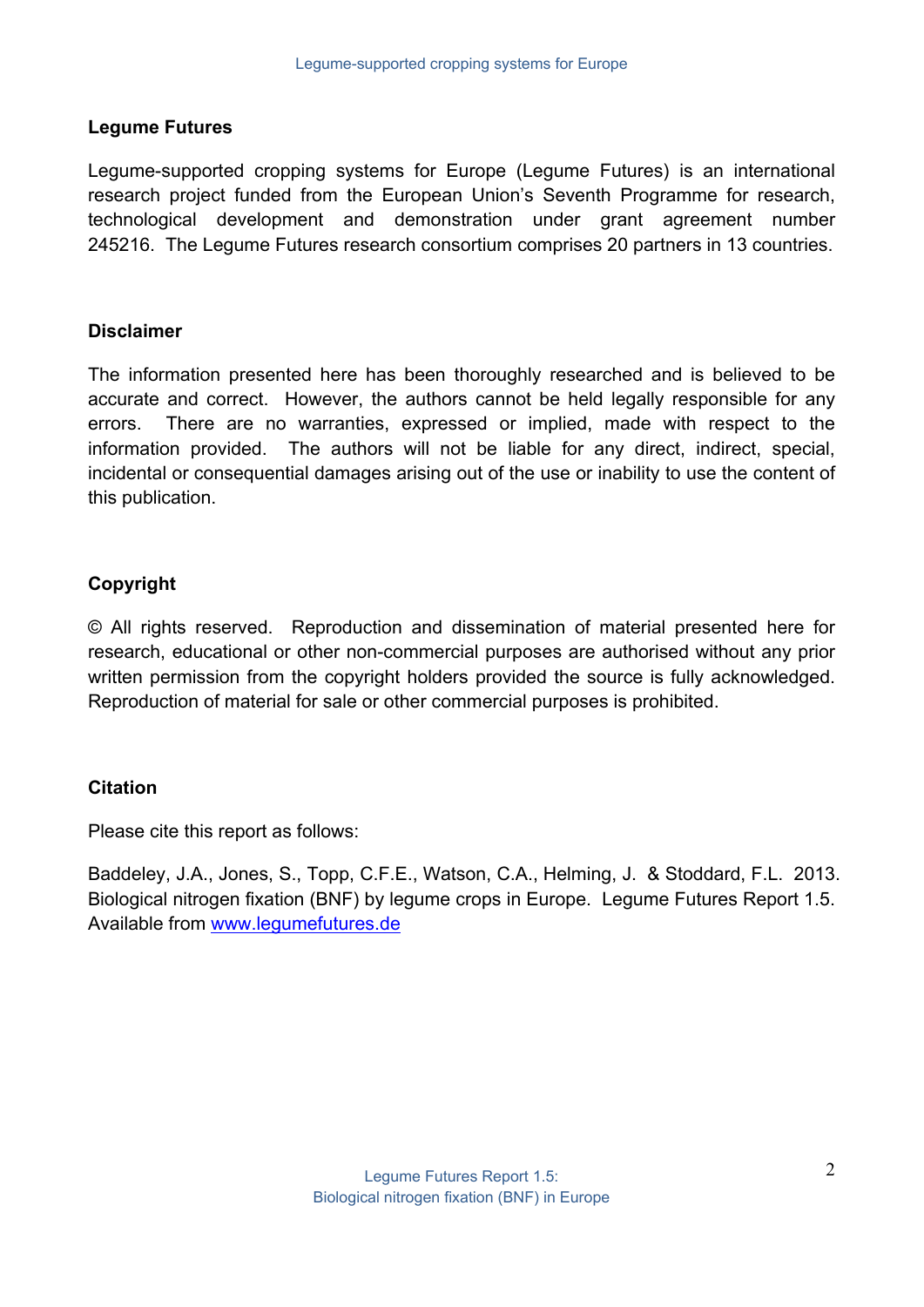# **CONTENTS**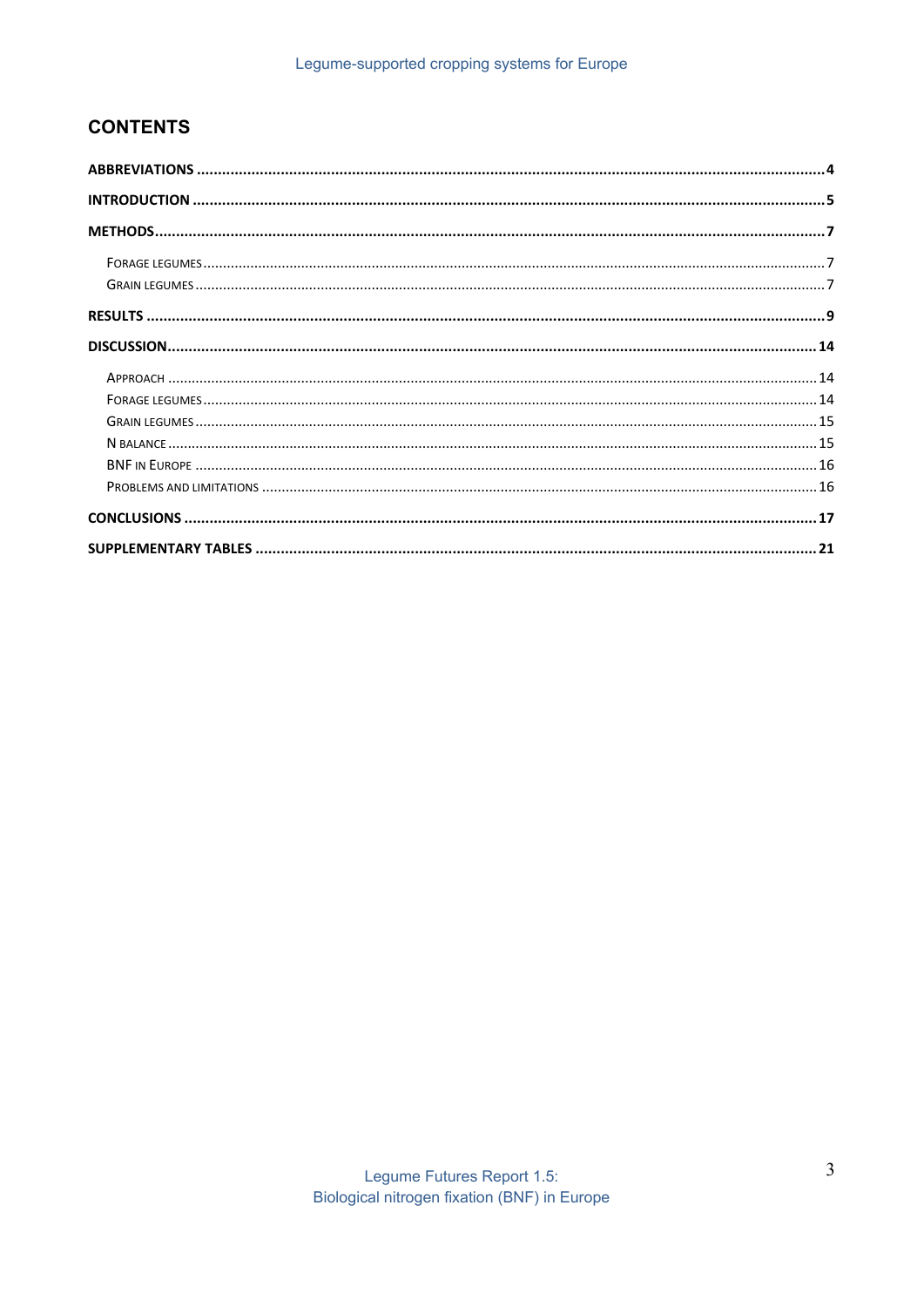## **ABBREVIATIONS**

- BNF Biological nitrogen fixation
- *k*fix country-specific biological fixation coefficient for forage legumes
- Ndfa Proportion of nitrogen derived from the atmosphere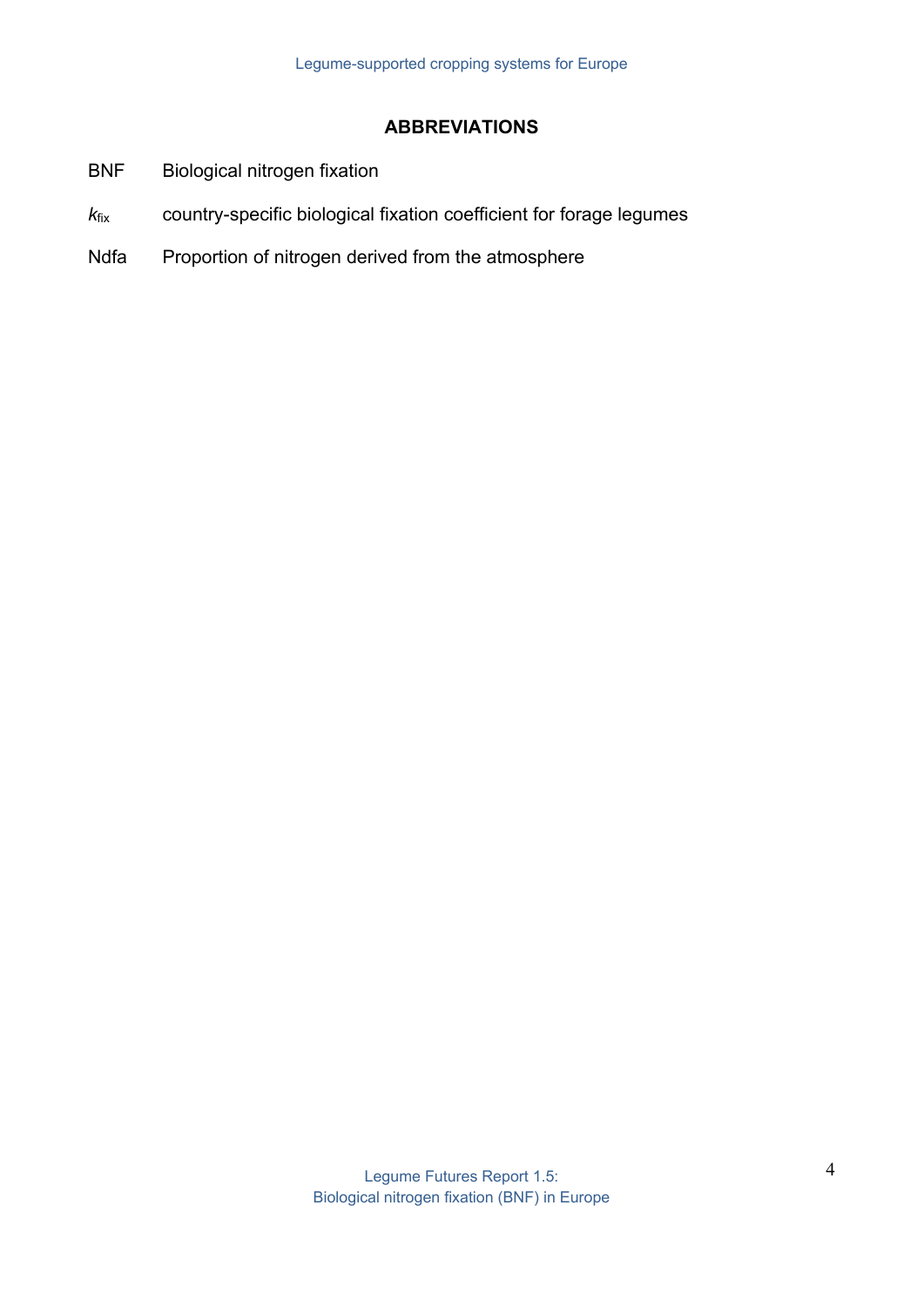# **INTRODUCTION**

Biological nitrogen fixation (BNF) is the distinguishing feature of a legume in a cropping system. Most legume species are able to form a symbiosis with alpha- or betaproteobacteria, collectively called rhizobia, that use solar energy captured by the plant to break the bond in inert atmospheric dinitrogen and form reactive N species, initially ammonium (NH<sub>4</sub><sup>+</sup>). As a result of this symbiosis, the legume crop requires little or no input of N fertilizer and makes little demand on soil N reserves. Since the manufacture of synthetic fertilizer consumes fossil fuel, thereby releasing  $CO<sub>2</sub>$ , and the transport and spreading of organic and synthetic N fertilizers consumes further fuel, the use of legumes in cropping systems has immediate environmental benefits arising from reduced fossil fuel use. Nitrates from fertilizers and soil N reserves may also leach through the soil column into groundwater, and the denitrification of nitrates from synthetic or organic sources is the primary source of nitrous oxide  $(N_2O)$ , a powerful greenhouse gas, from agricultural soils (Philippot and Hallin 2011). Hence maintaining the reactive N within the plant, as happens in a symbiotic legume in the growing season, avoids some potential for environmental damage.

Crop residues of legumes contain some of the N that they have fixed, and this becomes available to subsequent crops. These residues are considered just as likely to contribute to leaching or  $N_2O$  release as any other crop residue (see the Legume Futures report on  $N<sub>2</sub>O$ ), but a portion of the fixed N remains in the soil/plant system reducing N fertilizer needs in subsequent crops.

Depending on the genetic constitution of the rhizobium, hydrogen may be released during N fixation (Golding & Dong 2010). This gas stimulates the growth of hydrogen-fixing bacteria in the rhizosphere, and these compete successfully for living space with other rhizosphere organisms, including many pathogens. Some of the hydrogen bacteria have plant growth-promoting properties (Maimaiti et al. 2007). Thus the use of BNF leads to positive changes in the structure of the soil microbiological community.

Large, continental- or global-scale estimates of BNF have been attempted. Yang et al. (2010) used a range of national databases to compile an estimate of BNF in Canada. An Australian estimate also used national databases, and noted that below-ground residues were not included (Unkovich et al. 2010). A global estimate factored in below-ground residues and highlighted some of the other uncertainties in the process (Herridge et al. 2008). Chief amongst these uncertainties is the amount of N fixed by crops. A recent attempt to produce a high-resolution assessment of global N flows in cropland cited one of the main limitations of their method as the lack of crop-specific N fixation data (Liu et al., 2010a). This was highlighted by their use of N fixation figures from Smil (1999), who had commented on their own use of unreliable data on average annual BNF rates of important species and cultivars.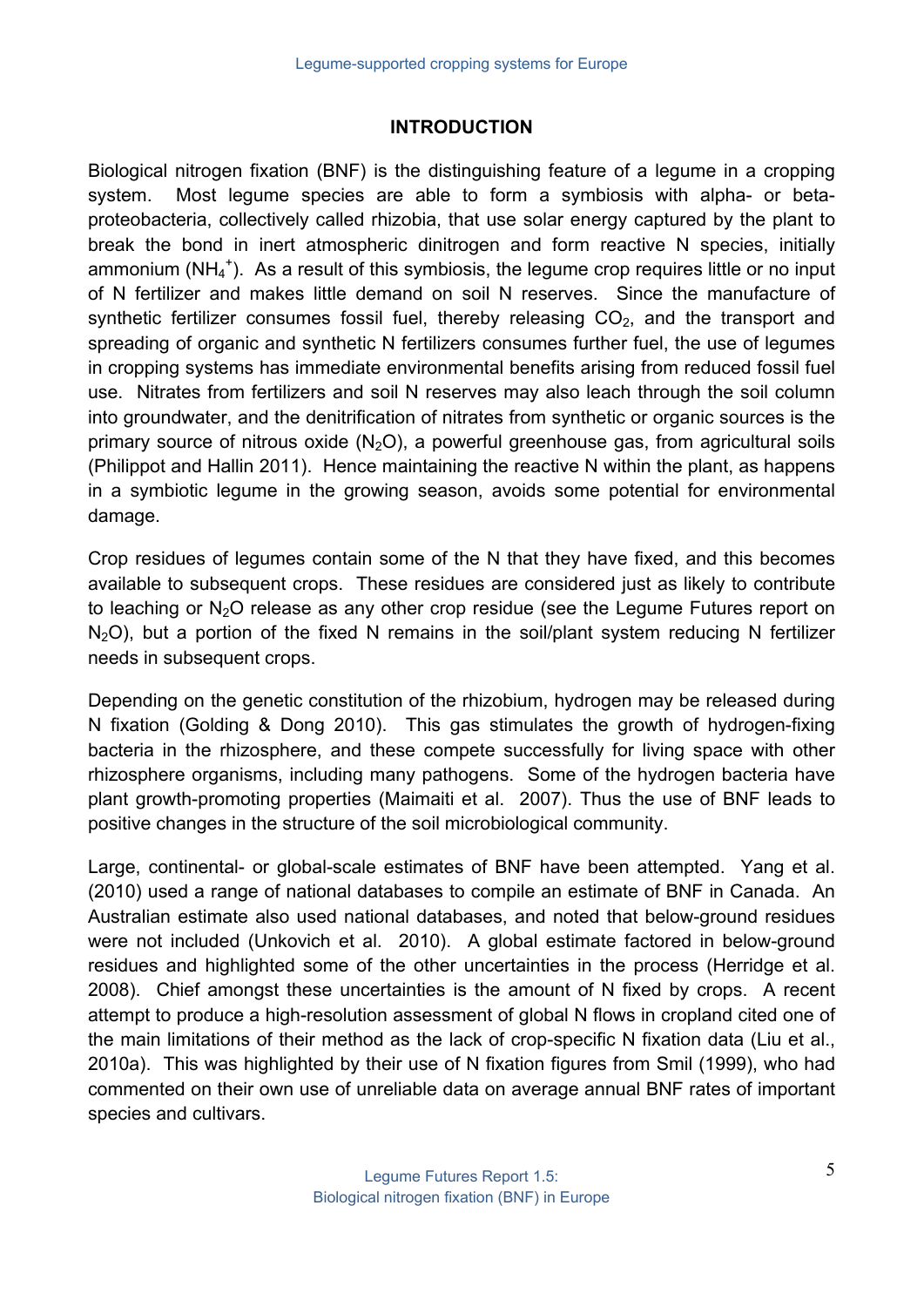For these reasons, we set out to develop an improved estimate for BNF across Europe. BNF is usually quoted on a kg ha<sup>-1</sup> basis from experiments conducted in a limited area and time, and datasets from a wide range of crops and growing conditions show a wide range in amounts fixed, depending especially on biomass and available soil N. Previous attempts to estimate N fixation have tended to follow a common approach in that they calculate the amount of N fixed as the as the product of the land area cultivated and fixation per area. The figures for the former are obtained from published databases such as FAOstat and, subject to the level of detail made available about data collection methods, are taken at face value. In contrast, data on N fixation range hugely for each legume species depending on growing conditions, in particular biomass production and available soil nitrogen. Yields range more than 10-fold across species, countries and years. Thus we took the approach that it is not desirable simply to use legume areas for each country and convert these to overall fixed N using an average figure for BNF. Hence we attempted to take a stepwise approach using the most detailed available data and robust scientific logic.

Most legume crops maintain their N concentration within a relatively narrow physiological range. This is true across a 10-fold range of overall biomass yields, for annual grain legumes (Evans et al., 1989; Pilbeam et al., 1997; Unkovich et al., 2010) and for perennial forage legumes (Carlsson and Huss-Danell 2003). In most circumstances, a legume with its rhizobia can fix its own N, so growth of the crop is unlikely to be limited by N supply. Rather, crop N yield is likely to reflect overall crop yield as limited by other factors, including rainfall and temperature.

Grain yields of the grain legumes can be used to estimate biomass by using data on harvest index and root:shoot ratio, and sufficient data are available on N concentrations in seeds, straw and roots of the main species to allow N yields to be calculated. Further factors to be considered are rhizodeposition, the deposition of N in the root zone from dead cells, root exudates, and shed fragments of roots (Fustec et al. 2010) and the amount of N derived from fixation.

In contrast, data on yields of fodder/forage legumes and legume-grass systems (hereafter "forage legumes"), and their legume content, are not available in any systematic way. Furthermore, the moisture content of the yields that are published on FAOstat is not clear, while that in Eurostat is stated as 65%. The CAPRI model allows some estimation of biological N fixation based on Eurostat data on the areas of forages per country (Britz and Witzke, 2012). Yields of grazed pastures are not estimated in any database.

Thus we have adopted different methodologies for estimating BNF by grain and forage legumes.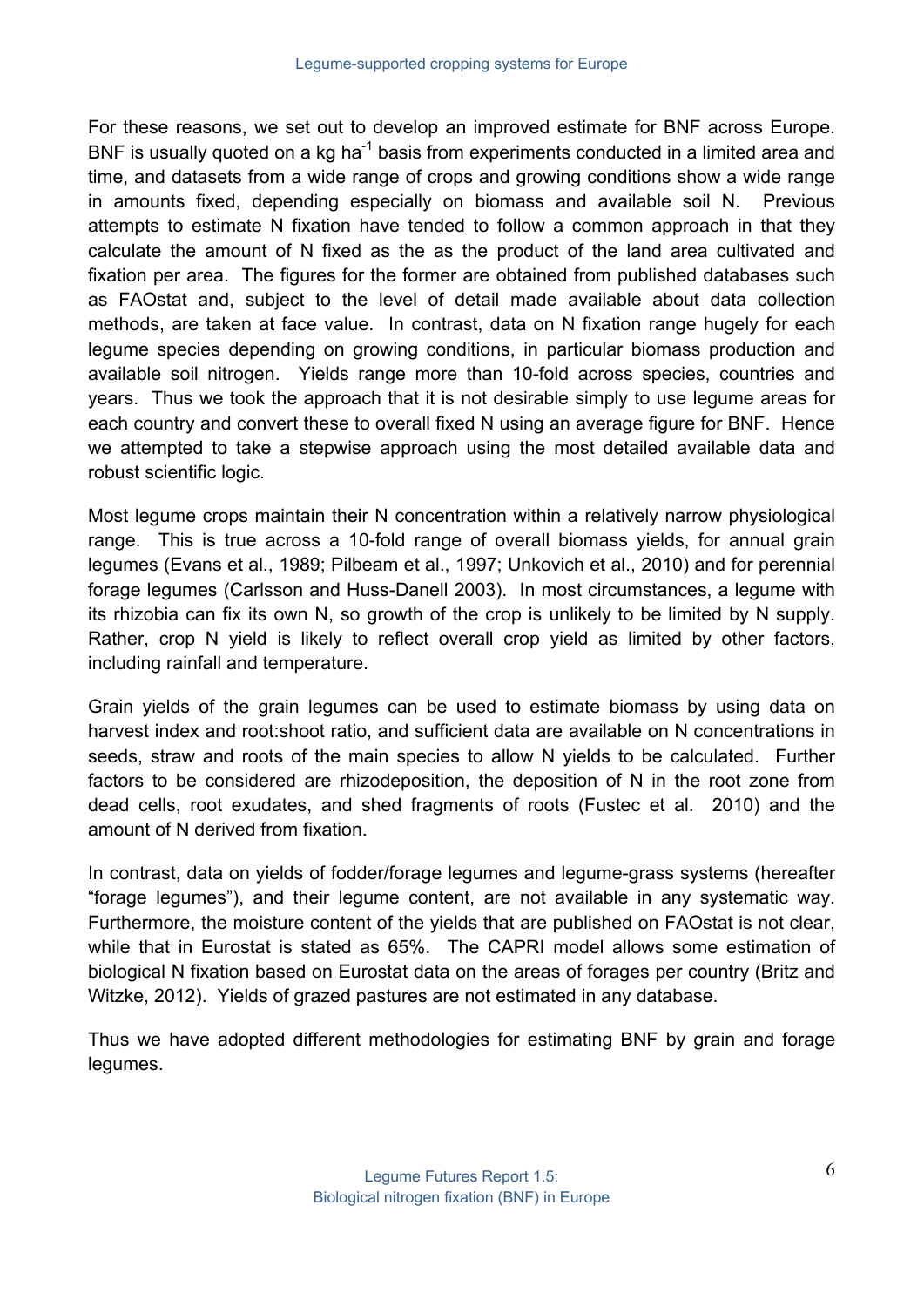#### **METHODS**

#### **Forage legumes**

BNF of forage legumes was estimated for each country in the EU27 as the product of crop area, N retention, and biological fixation coefficient. Crop areas were obtained from Eurostat. N retention (N in plant biomass) was obtained from the Common Agricultural Policy Regionalised Impact (CAPRI) model, an economic model for agriculture focussed on Europe, which uses input data mainly compiled from official Eurostat data (Britz and Witzke, 2008). The latest complete dataset within CAPRI is from 2009, so datasets from that vear were used. The biological fixation coefficients ( $k_{fix}$ ) are determined by the N fixed per hectare and the proportion of the grassland that is assumed to include a legume component.

The current version of CAPRI accounts for the share of forage legumes in all grasslands, but after an initial round of calculations, the predicted N fixation values were considered to be too high. Consequently, the proportions of forage legumes in these systems were reestimated in collaboration with colleagues in the Legume Futures network and checked, as far as possible, with Eurostat data. This process, which follows the approach recommended by Eurostat to improve estimates of BNF in grasslands (Eurostat, 2013) led to the derivation of revised figures for  $k_{fix}$  that are used in this study.

#### **Grain legumes**

Data on areas and yields of grain legumes were taken from FAOstat (FAOstat 2014), as this differentiates more individual crops than Eurostat. Only classes that represent agricultural production of grain legumes harvested for dry grains were included (defined in Table 1), because production of horticultural legumes such as vining pea is generally highinput and seldom relies on BNF. Cowpea was excluded as annual production in EU27 is less than 200 t and there is very little available data on N partitioning. There are some inconsistencies between FAOstat and Eurostat in the major grain legume crops, especially a misallocation of UK faba bean to "pulses" instead of "broad beans, dry", so the areas of pea, faba bean, lupins and soya were taken from Eurostat, while those of lentil, chickpea, common bean and vetches were taken from FAOstat.

The production data generally represent mass at commercial moisture content, which we taken as 14%. To convert these production figures to above-ground biomass production, the harvest index of each crop was used. This value is fairly consistent within each species, although extreme values can be found in exceptional growing conditions. Aboveground biomass was then converted into above-ground N yield by first converting the widely available data on average grain protein concentration to grain N concentration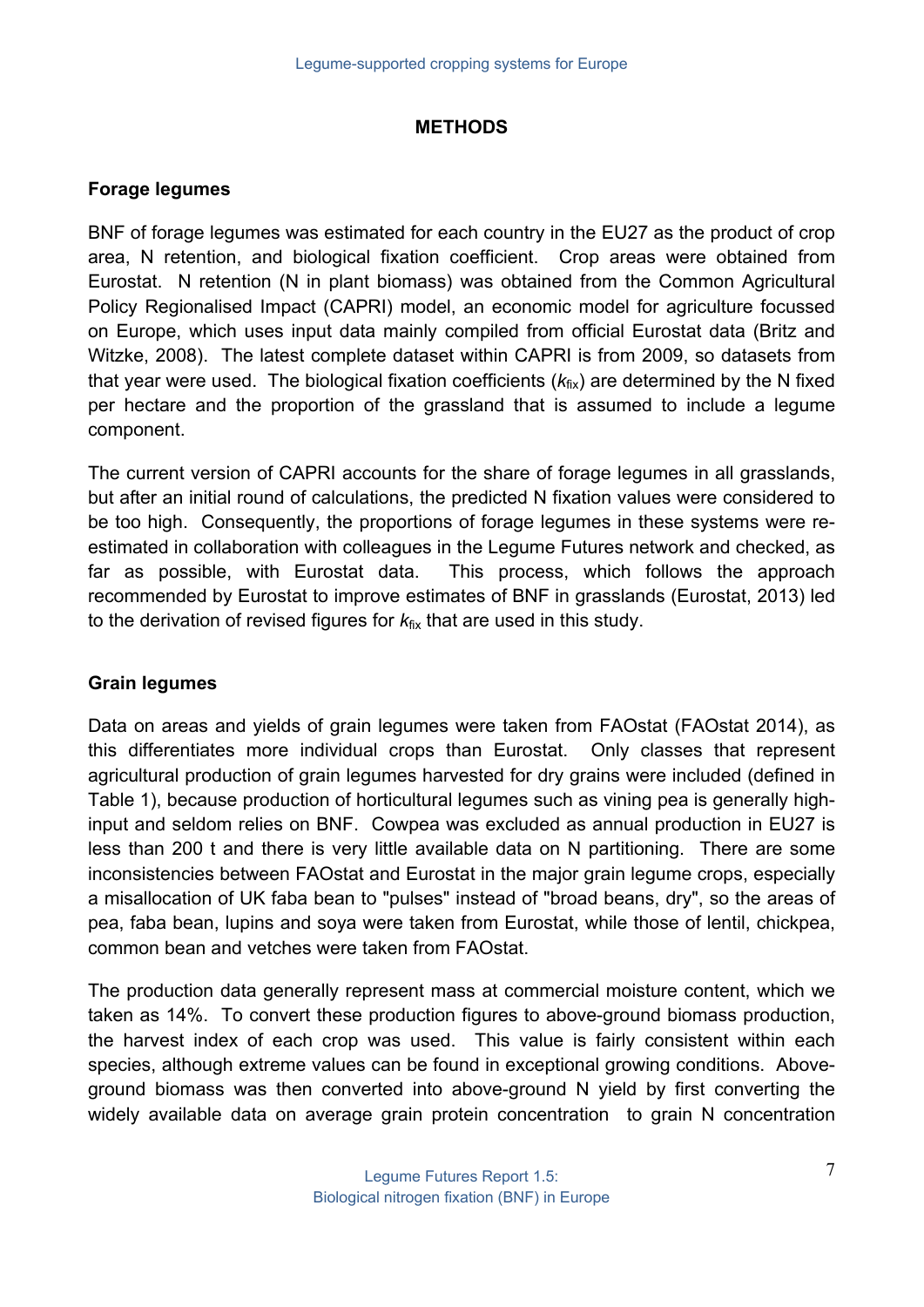using the standard conversion factor of 5.60 (Sosulski and Holt, 1980; Mariotti et al., 2008). This, divided by the N harvest index, gives the above-ground N yield.

Accurate determination of root biomass production is notoriously difficult as it is hard to quantitatively separate roots from field soils, and root tissues tend to die as an annual crop reaches harvest maturity. Although some previous studies have assumed root biomass to be a constant proportion of above-ground biomass, here we adopted a species-specific approach using root:shoot ratios that are obtainable for many species based on midseason growth when living root mass is at its maximum. From above-ground biomass and root:shoot ratio, root biomass was calculated. Root N yield was then calculated using root biomass and values of root N concentration from the literature, where available. While root N yield is lower than above-ground N yield, our calculations show that it is important.

Table 1. Definitions of grain legume categories used by FAO and included in this study. Cowpea and horticulturally produced vegetable legumes were excluded from the analysis.

| Name      | <b>FAO Category</b>              | Genus and species covered                            |
|-----------|----------------------------------|------------------------------------------------------|
| Beans     | Beans, dry                       | Phaseolus spp. and most Vigna spp.                   |
| Faba bean | Broad beans.<br>horse beans, dry | Vicia faba                                           |
| Chickpea  | Chick pea                        | Cicer arietinum                                      |
| Lentil    | Lentil                           | Lens culinaris                                       |
| Lupins    | Lupins                           | Lupinus spp. (L. albus, L. angustifolius, L. luteus) |
| Pea       | Peas, dry                        | Pisum sativum                                        |
| Soya bean | Soybeans                         | Glycine max                                          |
| Vetches   | Vetches                          | Vicia species other than V. faba (mostly V. sativa)  |

Rhizodeposition is a relatively recent addition to the legume N budget, and covers biomass left in the soil from root exudates, leachates, root-cap cells, and detached or dead root fragments. Although it is hard to determine experimentally there are a few estimates in the literature, usually given as proportional rhizodeposition, the proportion of plant N in rhizodeposits relative to total or above-ground N. Here we use species-specific values where available, otherwise the default of 0.15 (Mahieu et al., 2007; Wichern et al., 2008).

From this sequence of calculations, the total N production of a grain legume crop was calculated, relative to its grain production. Converting this to an estimate of N fixation required one more factor, namely the proportion of N derived from the atmosphere (Ndfa). This figure may be as low as zero, when there is plentiful mineral N in the soil, the appropriate symbiont is not available, or the legume-rhizobium symbiosis is ineffective. It may also exceed 90% in the opposite circumstances. Thus Ndfa is the most sensitive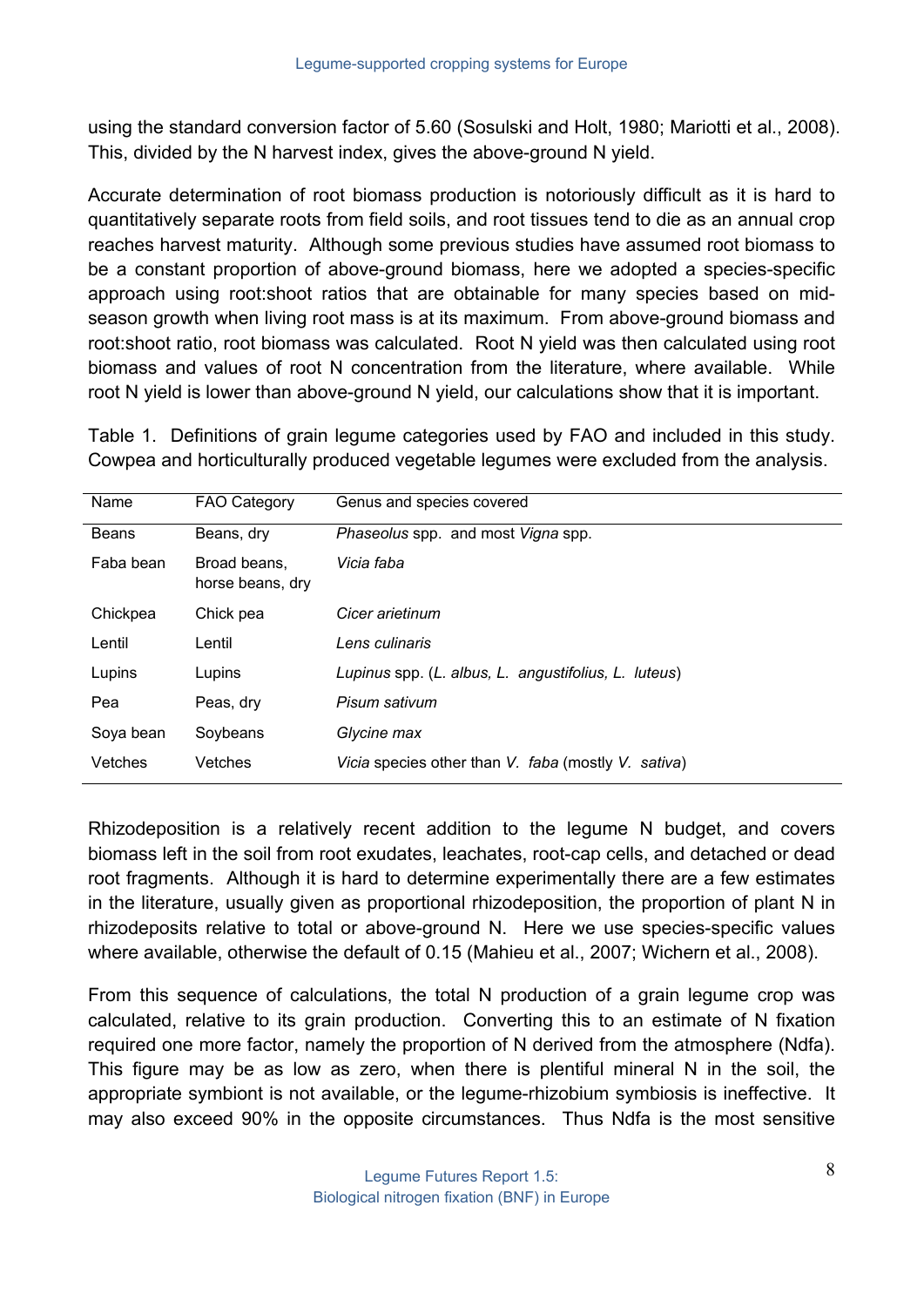factor in estimating overall European BNF. Here we used values extracted from the literature for the most typical agronomic conditions available, i.e., no or low levels of N fertilizer addition. This gave a mean value of 63%, which is comparable with than that used in other studies on this scale (*e.g*. 57%, Herridge et al., 2008) and is much lower than the 75% used in CAPRI.

These figures, on a per-tonne-harvested basis, were then converted to totals for the EU27 countries, based on the grain production statistics for 2009, to be comparable with the forage legume data.

## **RESULTS**

Grain legumes in Europe were calculated to fix about 13 and 20 times more N per hectare than temporary or permanent pastures respectively (Table 2). Although permanent pastures had the lowest fixation rate per hectare, they were responsible for nearly half of the total 811 Gg of N fixed across Europe (Figure 1). Total N fixation by grain legumes was comparable with that of the temporary grasslands, although the area of grain legumes grown is very much smaller (78 and 1.6 M ha respectively).

Across countries, the yields of N fixed in both temporary and permanent grassland systems were smallest in Cyprus and highest in Denmark (Figure 1, with supporting data in Supplementary Table 1). However, the total amounts of N fixed tended, not surprisingly, to be determined by cultivated land areas. In temporary systems, Malta had the least N fixation (9 t) and Italy the greatest (27.8 Gg). In permanent systems, the least N fixation was in Cyprus (20 t) and the greatest in France (62.3 Gg).

Total N yield of the different grain legume crops ranged from 63.6 kg  $t^{-1}$  for pea to 106.9 kg  $t^{-1}$  for soya bean (Table 3; full calculations shown in Supplementary Table 2). The amounts of N fixed by each crop ranged from 28.4 kg  $t^{-1}$  for beans to 68.9 kg  $t^{-1}$  for lupins. Finally, the N balance for each crop ranged from -9.4 kg  $t^{-1}$  for beans to 23.9 kg  $t^{-1}$  for faba bean.

Table 2. Area-weighted mean N fixation (with standard deviation) and total N fixed in temporary and permanent pastures and by grain legumes in the EU27 in 2009.

|                                        |           | Temporary grassland Permanent grassland | Grain legumes | Total |
|----------------------------------------|-----------|-----------------------------------------|---------------|-------|
| Mean N fixation (kg ha <sup>-1</sup> ) | 10.1(0.5) | 6.8(0.3)                                | 133(10)       |       |
| Total N fixed (Gg)                     | 172       | 414                                     | 225           | 811   |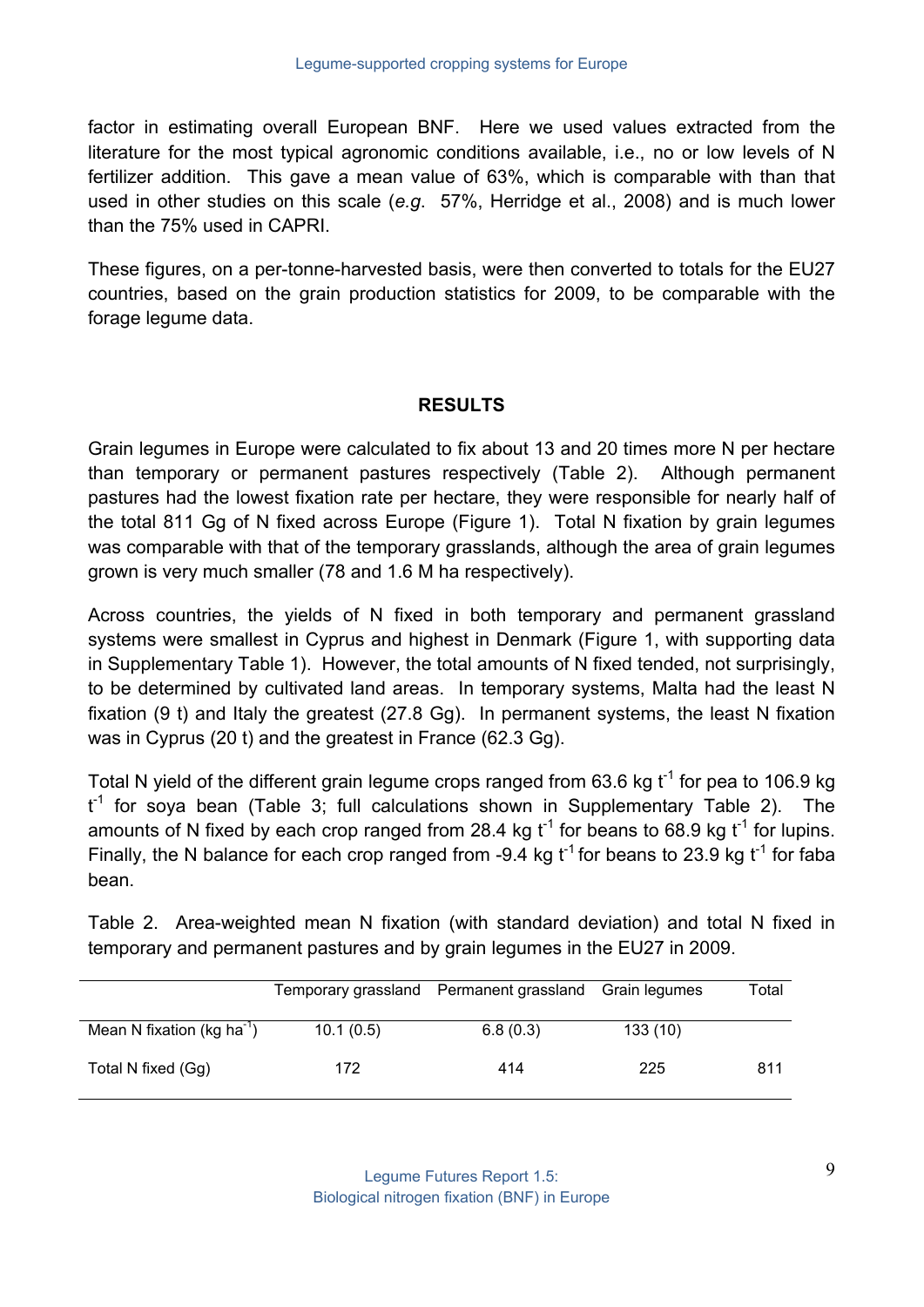Table 3. Calculated quantities of total N production and N fixed, and overall N balance (N fixed – N offtake) by grain legume crops EU27 in 2009. All figures are kg of N per tonne of grain production. Full calculations are shown in Supplementary Table 2.

|                              | Common<br>bean | Faba<br>bean | Chick-<br>pea | Lentil | Lupins | Pea  | Soya<br>bean | Vetches |
|------------------------------|----------------|--------------|---------------|--------|--------|------|--------------|---------|
| <b>Total N</b><br>production | 58.7           | 81.1         | 83.2          | 82.5   | 76.1   | 57.5 | 96.5         | 87.7    |
| N fixed                      | 26.0           | 62.4         | 41.6          | 57.7   | 62.4   | 40.2 | 50.2         | 63.2    |
| N balance                    | $-7.9$         | 22.2         | 11.6          | 18.1   | 13.3   | 5.8  | $-4.6$       | 23.2    |

The calculated total amounts of N fixed by each grain legume crop across EU27 in 2009 are presented in Figure 2. In common with the results for forage legumes (Table 2), the figures are largely a reflection of the areas of each crop grown, with the most N fixed by pea and the least by chickpea. The total fixation of 225 Gg was dominated by 3 crops, pea, faba bean and soya bean, which between them were responsible for about three quarters of all N fixation. A large proportion of the total N was fixed by a fourth category of crop, "pulses", but this is an amalgamation of many minor grain legume species together with varied reporting of some of the more common species.

The potential extent by which the N in cropping systems is being replenished or depleted after the growth of grain legume crops is shown by the N balance data (Figure 3). Common bean and soya bean have negative N balances of -1.1 and -4.6 Gg respectively, indicating a net loss of N from these systems. All other grain legumes have positive N balances with the greatest being for 18.4 Gg for faba bean.

The total amounts of N fixed by grain and forage legume systems per country show a range of three orders of magnitude from 120 t in Malta and Cyprus to 151 Gg in France (Figure 4). Nearly half of all N fixed in the EU27 is in three countries, France, Italy and UK. Figure 4 also shows the large variation in the relative amounts N fixed by forage and grain legumes in each country. In Ireland and Lithuania almost all fixation is by forage legumes whereas in Austria, France and Latvia about 40% of fixation is by grain legumes.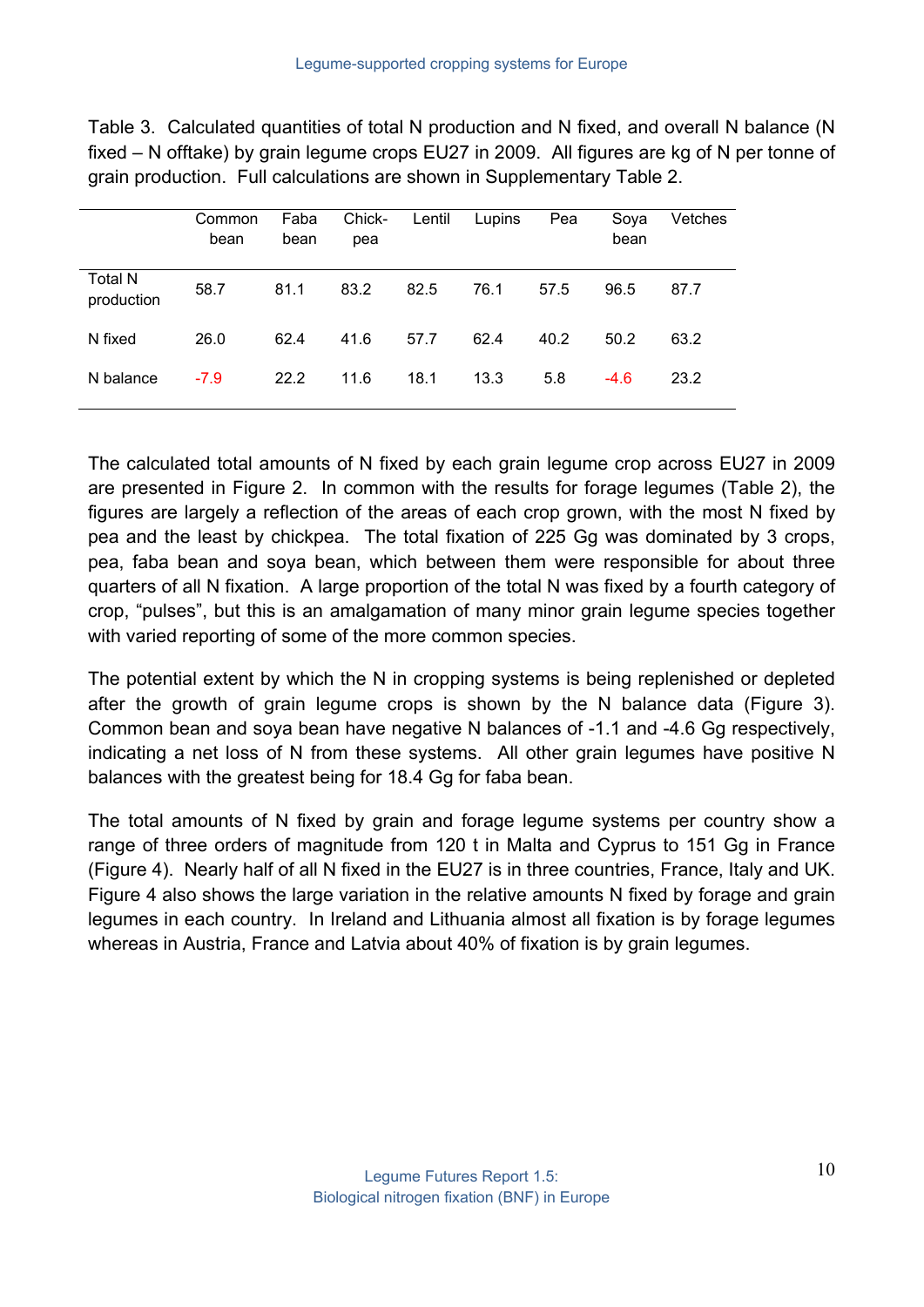

Figure 1. Calculated quantities of N fixed by forage legumes in temporary and permanent pastures in the EU27 countries in 2009. Details are given in Supplementary Table 1.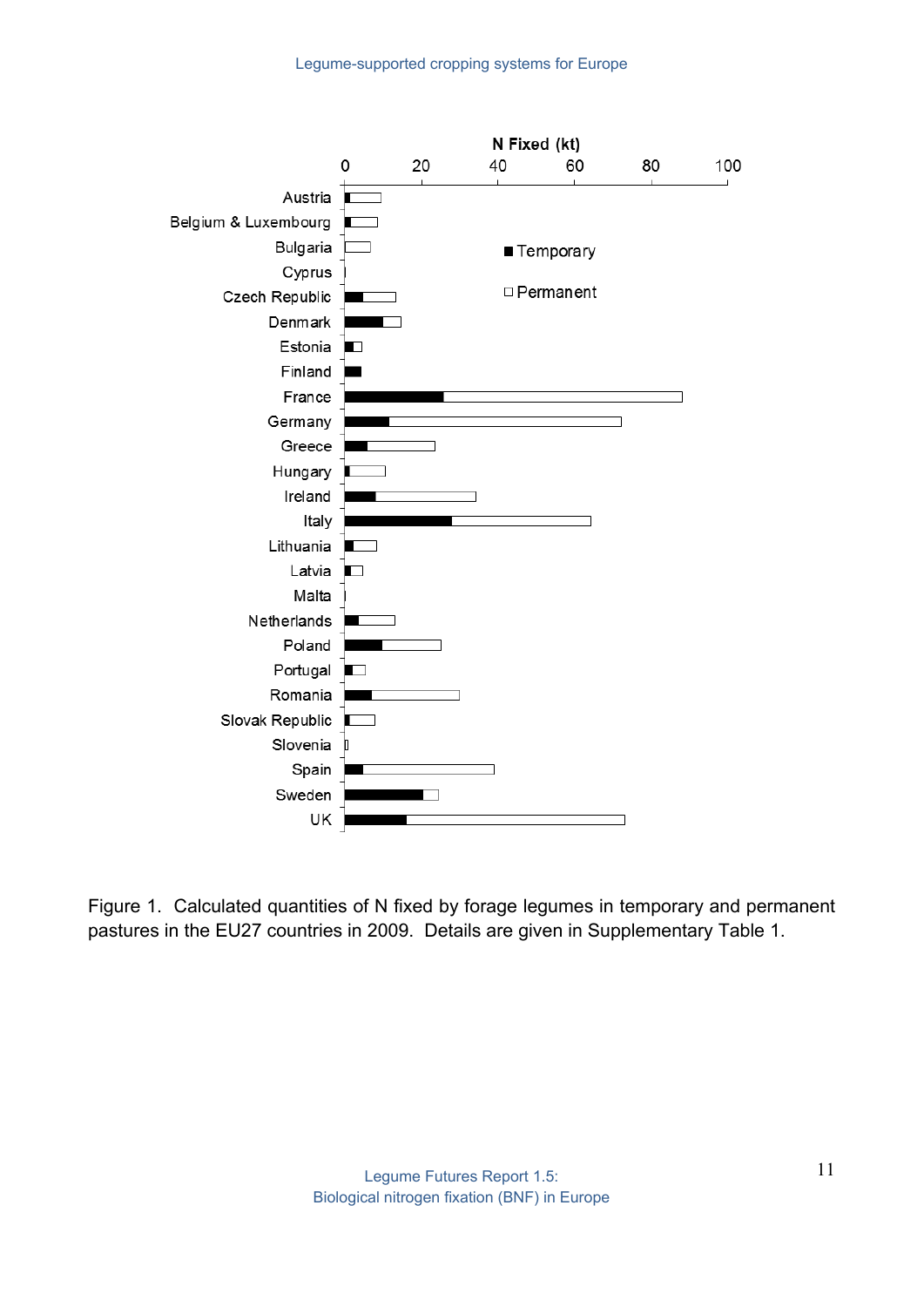

Figure 2. Calculated quantities of total N fixed (Gg) by grain legume crops across the EU27 countries in 2009. Details are given in Supplementary Table 4.



Figure 3. Calculated N balance (N fixed – N grain offtake) for grain legume crops across the EU27 countries in 2009. Overall N balance was 36.6 Gg

Legume Futures Report 1.5: Biological nitrogen fixation (BNF) in Europe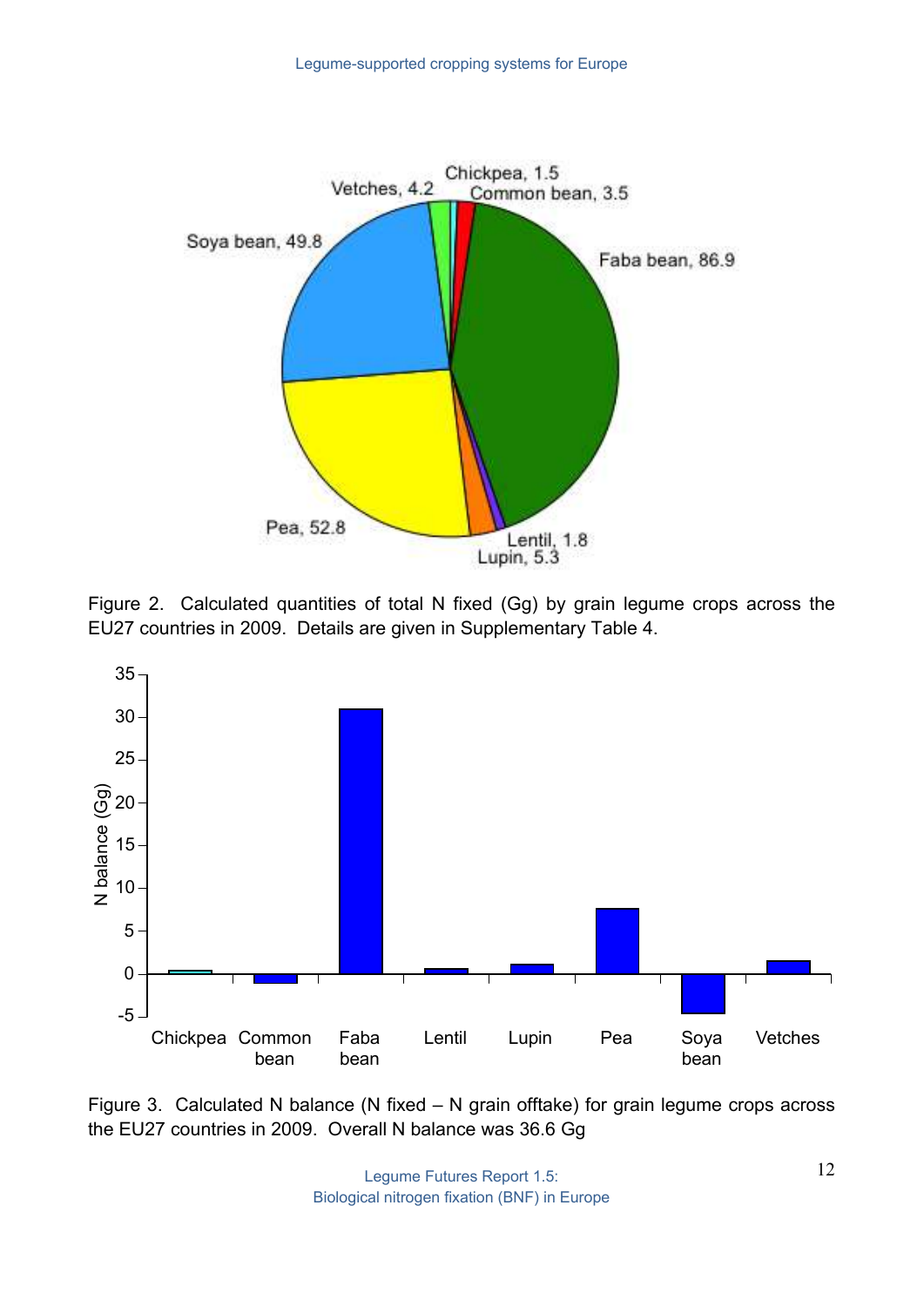

Figure 4. Calculated quantities of N fixation by forage and grain legumes in EU27 countries in 2009. Detailed figures are provided in Supplementary Table 3.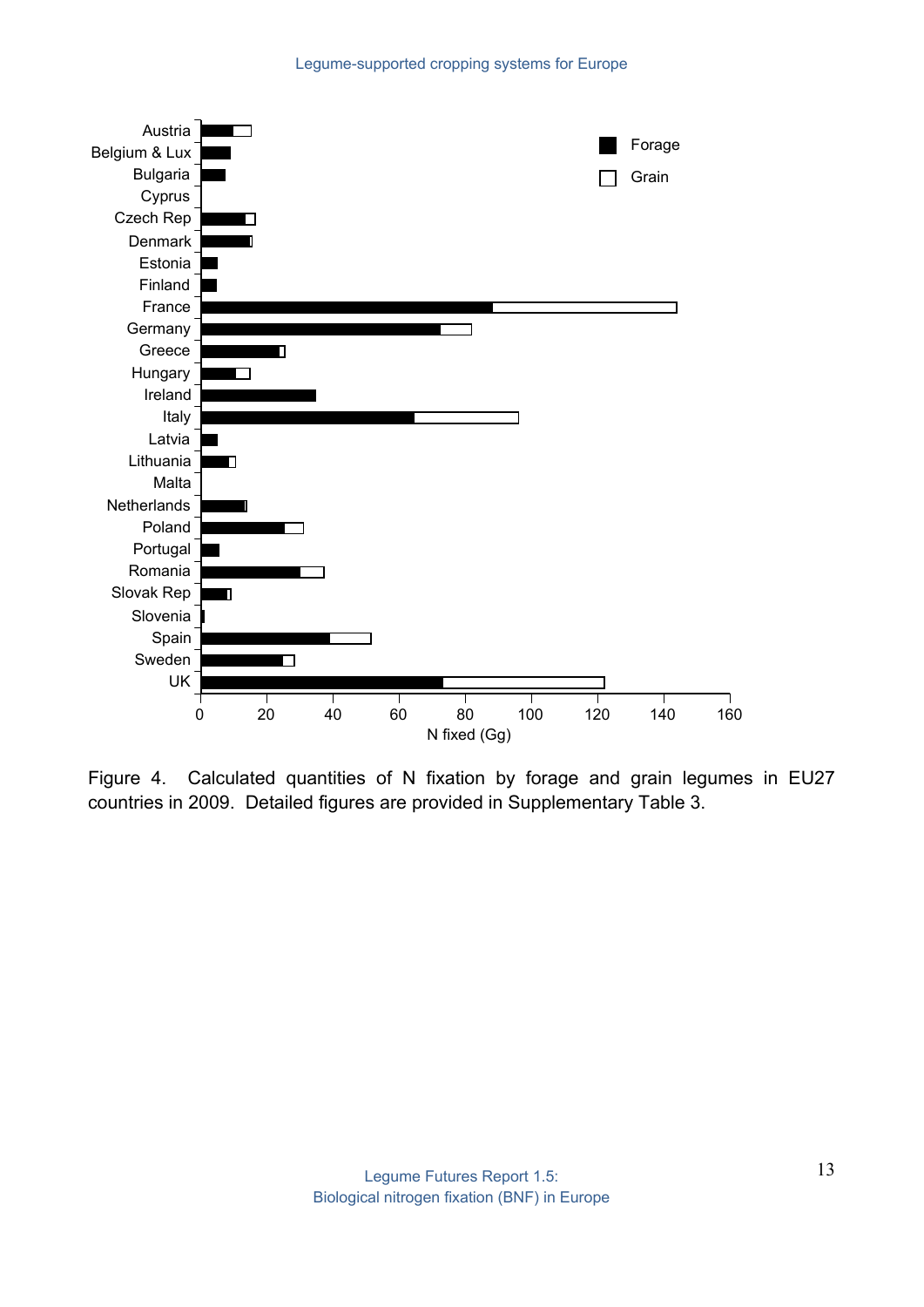#### **DISCUSSION**

## **Approach**

Any study that attempts to present an integrated estimate of agricultural N fixation will be faced by the substantial difficulty of how to deal with the contribution from legumes in the various types of forage systems. We took the basis for this element of the analysis from outputs by the CAPRI model as it is an integral part of agricultural planning in the EU. Until now, it has been difficult to derive reliable N fixation estimates from CAPRI as it has required the use of databases that are not publicly accessible. To overcome this issue and to make our estimates more accurate we, in conjunction with partners in the Legume Futures network, derived new, country-specific fixation coefficients for temporary and permanent pastures. This is an important modification in that it includes permanent pastures, hitherto not included in the CAPRI model. This decision was vindicated by the finding that these systems made the greatest contribution to total agricultural N fixation across the EU, even though the per-hectare fixation was low. The decision to use a species-specific model for the grain legumes was supported by the wide range of Ndfa values found, in contrast to the fixed value of 75% in the CAPRI model. We can therefore recommend that species-specific values be used in further developments of the CAPRI model, at least for the major grain legumes that are separately itemized in the Eurostat database, namely pea, faba bean, lupins and soya bean.

#### **Forage legumes**

Our fixation coefficients give slightly higher results than the figure of 5 kg ha<sup>-1</sup> used in three models that deal with N budgets in European agriculture (MNP, 2006; MITERRA, Velthof et al 2009; INTEGRATOR, De Vries et al, 2011a). The difference is likely to be because the figures we used accounted for the areas devoted to the growth of near-monocultures of clovers and lucerne, which can fix considerable amounts of N. There is no indication of how these are accounted for in other models. An attempt to estimate N fixation in Canadian agriculture assumed N fixation of 4 kg ha<sup>-1</sup> in improved and unimproved pastures, but dealt with lucerne and hay (a mixture of clovers, lucerne and grasses) systems separately (Yang et al., 2010). This approach was not practicable in the present study because of the different ways that data are gathered in Canada and the EU. Data on yields and areas of alfalfa, clovers and "other forage legumes" are available, at a stated moisture content of 65% in Eurostat and an unknown moisture content in FAOstat. Data on yields and areas of mixed forages such as grass-clover pastures, and their legume content, are not available in any systematic way. Thus significant improvements in the ability to predict N fixation in the permanent and temporary pasture and fodder systems that are responsible for the majority of N fixed by European agriculture will only be possible if more detailed and reliable production statistics become available.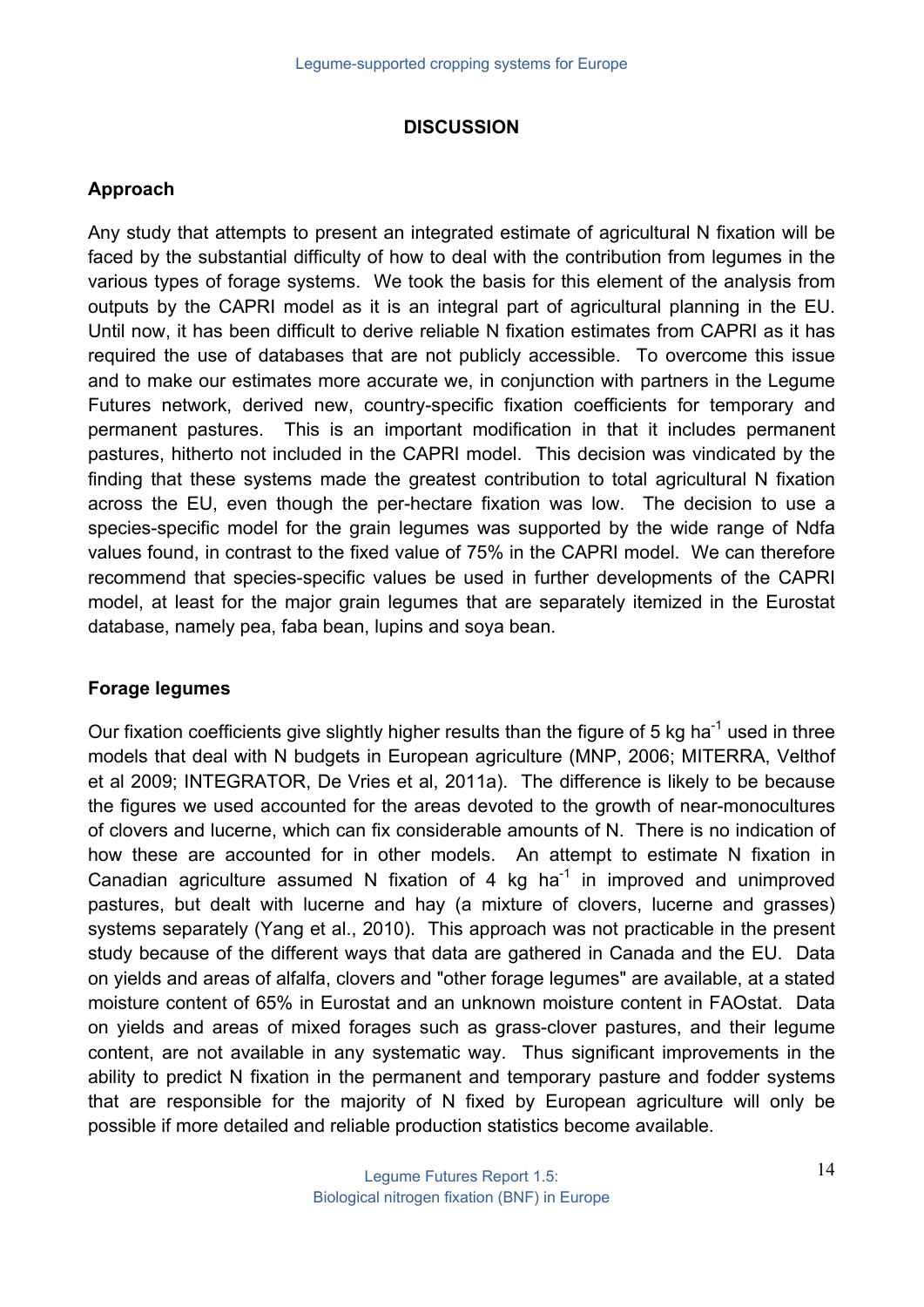#### **Grain legumes**

Grain legume crops are grown almost exclusively as monocultures, so the issue of estimating proportions, as alluded to above for forage legumes, is not a consideration. This allowed the construction of a simple model of N partitioning in the main agricultural grain legume species grown in Europe. This refines the concept of Peoples et al. (2009) in that it relates fixation to readily available data on grain production, and it incorporates the most recently available data on below-ground N partitioning and rhizodeposition.

The figures for N fixation by this novel approach compare closely with those used in other studies of similar scope. Four European N budget models use amounts of N fixed between 0.75 to 2.0 times the amount of harvested N for all grain legumes (2.0 in IMAGE, MNP, 2006; 0.75 in IDEAg, Leip et al., 2008; 1.0 in MITERRA, Velthof et al., 2009; 1.2-1.3 in INTEGRATOR, De Vries et al., 2011a). The values calculated in this study ranged from 0.75 for beans to 1.53 for vetches and faba bean. A wide-ranging review concluded that globally crop legumes fix an average of 20 kg of N per tonne of shoot biomass (Peoples et al., 2009), which is in line with our values of 15 – 39 kg  $\mathsf{t}^\mathsf{-1}.$ 

#### **N balance**

Detailed prediction of the N partitioning in each grain legume crop also allowed the prediction of N balance, the difference between N fixed and N removed in grain. This is not the same as the N remaining after cropping, as it does not take into account mineral N in the soil before cropping (N not derived from the atmosphere), and the processing of crop residues varies widely in different systems. Nevertheless, positive values give a useful indication of the potential input of atmospheric N to a system, whereas negative values indicate an overall mining of soil N. As with the other values from the N partitioning model, those for N balance compare well with experimental studies. As examples: for faba bean the N balance related to shoot biomass was reported as 19 kg  $t^{-1}$  (Peoples et al., 2009) and 9 kg  $t^{-1}$  (Vinther and Dahlmann-Hansen, 2005), compared to our value of 14 kg t<sup>-1</sup>. For lentils the N balance related to grain production was 18 kg t<sup>-1</sup> (Kurdali et al., 1997) and 25 kg  $t^{-1}$  (Schmidtke et al., 2004), compared to our value of 19 kg  $t^{-1}$ . A metaanalysis of 637 soya bean datasets found a partial N balance (based on aboveground N only) of -17 kg  $t^{-1}$  of grain, compared with our value of -18 kg  $t^{-1}$ .

While the growth of the majority of grain legumes results in potential N gains, negative values were calculated for beans and soya bean, driven by low N fixation in the former and high grain N content in the latter. The extent to which a negative balance is a problem in practice is, however, questionable. Many experimental studies have found that growth of both beans and soya bean can be beneficial to a following crop (e.g. Hesterman et al., 1987; Bergersen et al., 1992; Green and Blackmer, 1995). Given that the growth of beans and soya bean does not result in a net N increase in the system, it is likely that these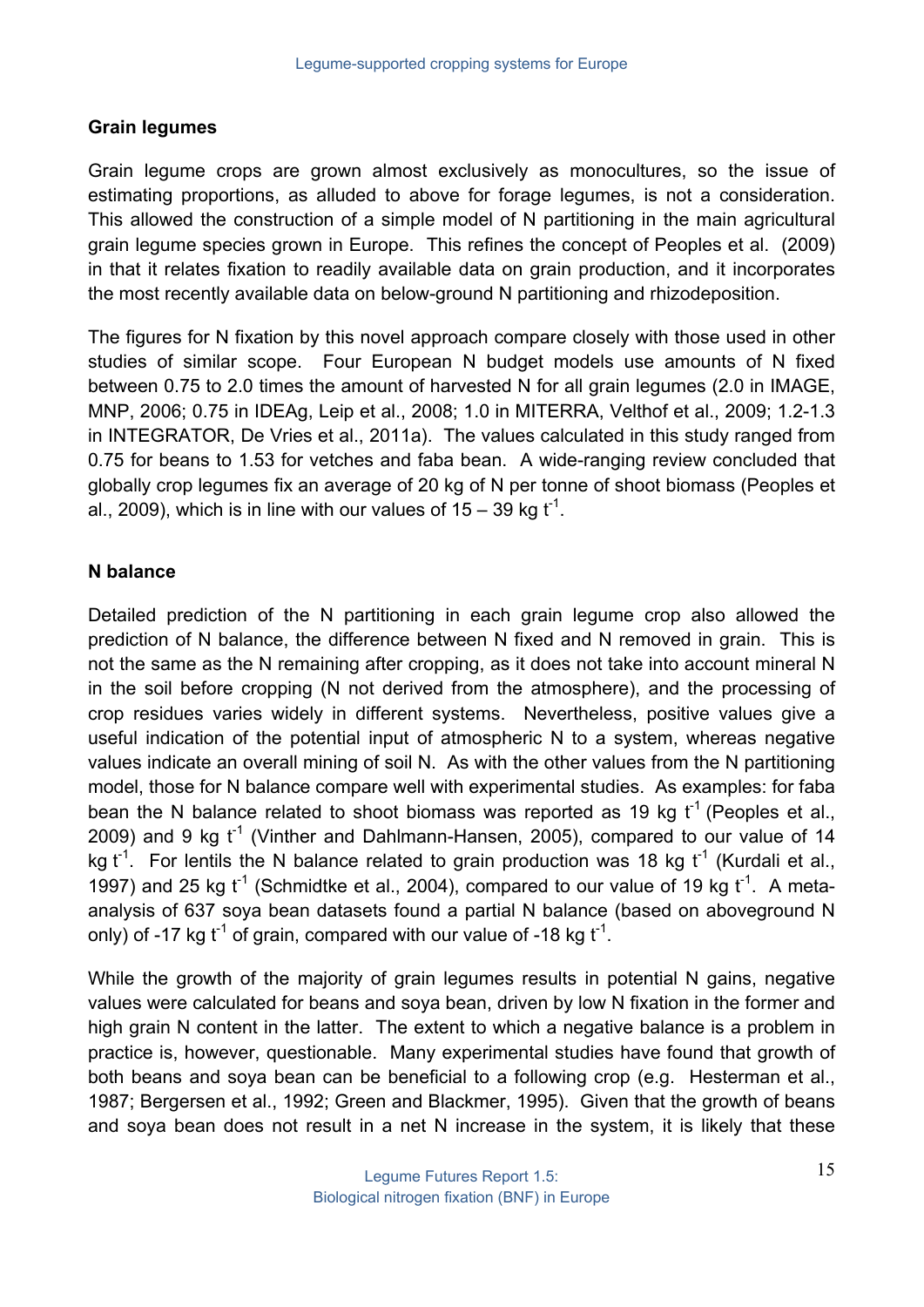reported benefits are a result of other processes. These include promotion of the mineralisation of soil organic matter, the so-called priming effect (Jenkinson et al, 1985; Kuzyakov et al, 2000), and nitrate sparing, where the legume takes up less of the soil nitrate than would a non-legume crop (Herridge et al 1995), as well as other legumespecific and non-specific break crop effects (Legume Futures report 1.6). Thus while in well managed, diverse rotations, the calculated negative N balance is probably sustainable, monoculture of beans or soya bean is likely to be as unsustainable as any other monoculture.

## **BNF in Europe**

Overall, the calculated figure of 0.81 Mt of N fixed in EU27 by agricultural legumes in 2009 is broadly comparable with the mean estimate of 1.12 Mt from four European N budget models (De Vries et al., 2011b) and the value of 1.1 Mt submitted to the United Nations Framework Convention on Climate Change (EEA, 2008). Most of the difference occurs because the N budget models allow for  $\sim$ 5 kg ha<sup>-1</sup> of N fixation by free-living microbes in all non-legume arable land, in contrast to our focus on legumes.

## **Problems and limitations**

The greatest challenge to this exercise was to estimate BNF in forage systems, where the yield is uncertain (especially in grazed systems), the legume content is unknown and management is variable. Hence, we refined the use of area-based figures for N fixation as far as possible by the derivation of new, country-specific constants for N fixation based on expert opinion. Significant improvements to this would need more detailed data on land areas under cultivation, their management, the proportion of legumes present and their temporal variation. The collection of such data would require wide-ranging changes to the way current agricultural statistics are collected, and this need has been recognised on the Eurostat website: "The comparability and transparency of the estimation of BNF in forage/fodder legumes and legume-grass mixtures could be improved if a set of common guidelines on the estimation method and update frequency were established" (Eurostat, 2013).

In terms of the calculations of N fixed by grain legumes, the most sensitive figure is Ndfa. The approach adopted here was to select literature values from a wide range of sources constrained, where possible, to agronomic conditions that were appropriate for Europe. Nevertheless, published values of Ndfa vary widely and depend on a complex set of interacting factors such as existing and applied mineral N, presence of suitable rhizobia, and efficiency of the plant-rhizobium symbiosis (e.g., Hardarson and Atkins, 2003; Herridge et al, 2008). A further refinement to the present method would be to include variables that are known to modify N fixation, such as soil N status, soil moisture, soil pH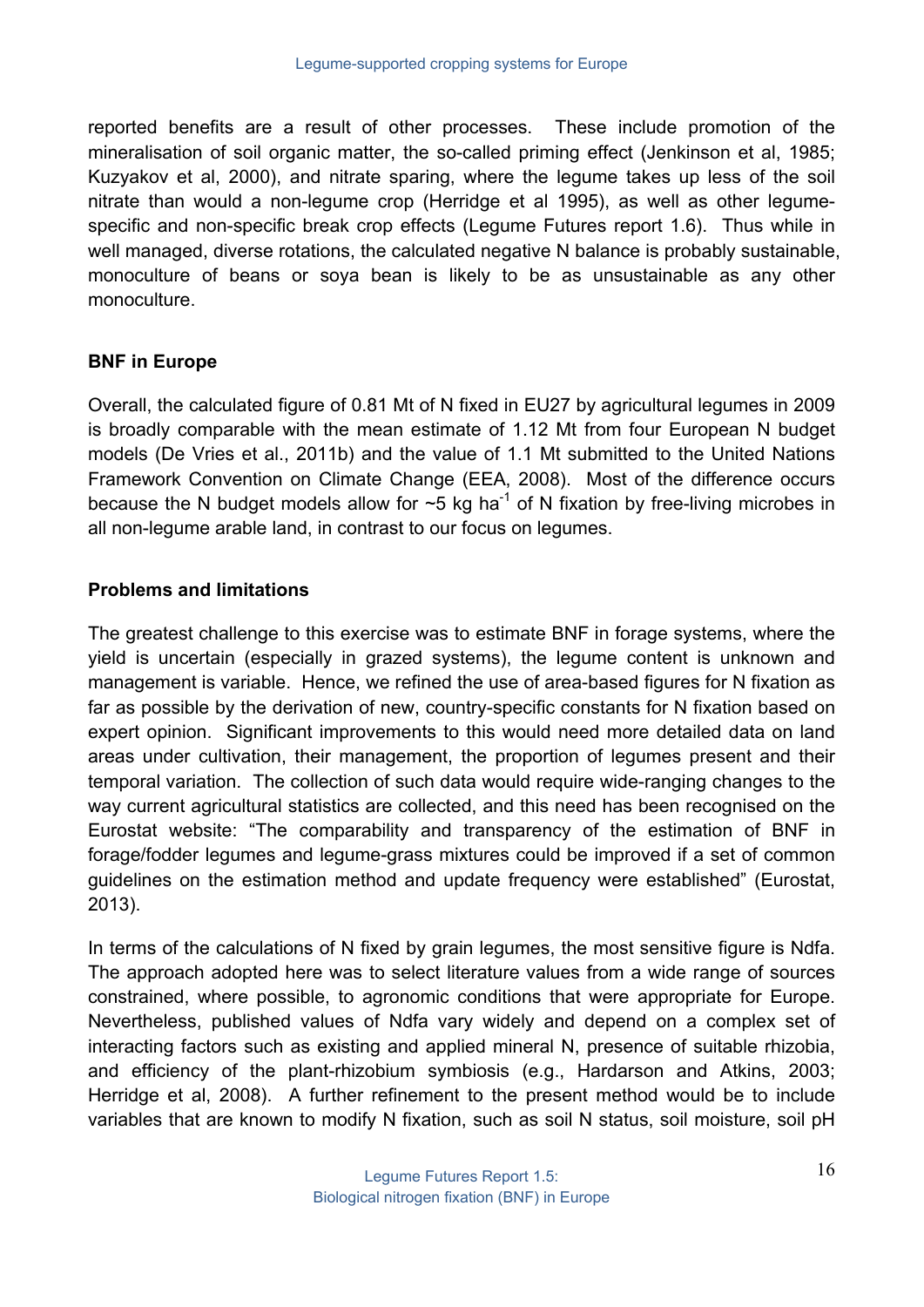and temperature, that are available from national institutions in Europe, and to use constants that relate them to N fixation as they become available (Liu et al., 2010b).

#### **CONCLUSIONS**

The amount of N fixed by forage legumes and legume-grass systems was predicted by a combination of outputs from the CAPRI model and improved, country-specific N fixation coefficients. For grain legumes, the higher quality of available data made it possible to construct a detailed model based on N partitioning. Both approaches predicted quantities of N fixed that were broadly comparable with previously published estimates. Combining these figures with published crop production statistics allowed the production of detailed crop- and country-specific figures for N fixation by grain legumes that, for the first time, took into account the large differences in yields across Europe. The results also showed that while the amount of atmospheric N fixed into farming systems is likely to increase with increasing cultivation of many species of grain legumes, this is unlikely for beans and soya bean which apparently mine soil N reserves. Only minor adjustment to the Ndfa of soya bean, through management or breeding, is required to make it a net contributor to the N balance.

The results confirm that reliable estimates of agricultural N fixation in Europe require accurate crop production and yield statistics. Estimating N fixation would be greatly facilitated by changes to some of the information that is currently collected. This would result in more accurate figures for N fixed and N balance, which are crucial for reliable calculations of N losses such as nitrate leaching and emissions of the greenhouse gas  $N<sub>2</sub>O$ . These are vital for refined predictions of the effects of strategic changes in the use of legumes in farming systems. Ultimately this will lead to the development of better policies to reduce the environmental impacts of European agriculture.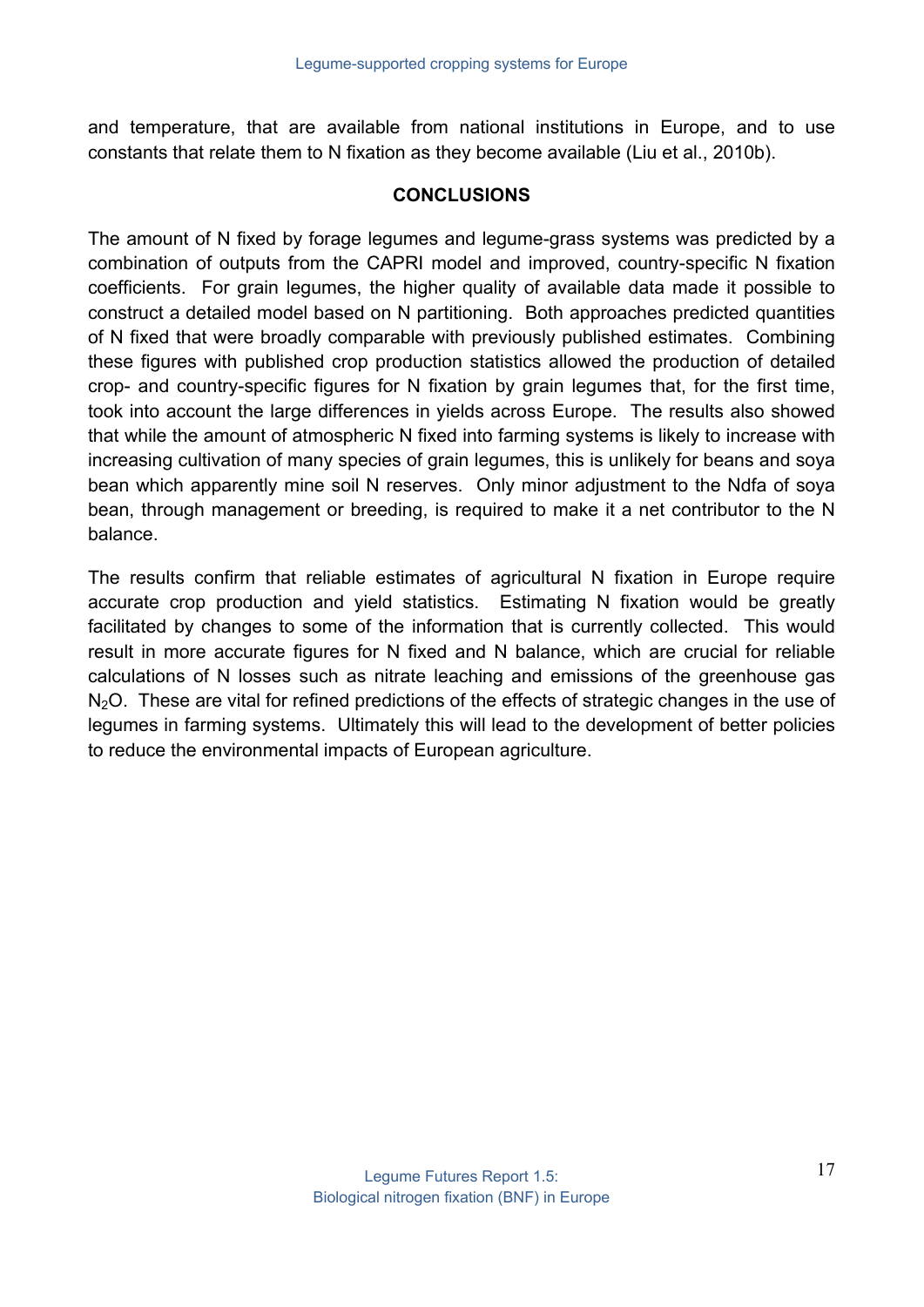## **REFERENCES**

- Bergersen, F.J., Turner, G.L., Gault, R.R., Peoples, M.B., Morthorpe, L.J. & Brockwell, J. 1992. Contributions of nitrogen in soybean crop residues to subsequent crops and to soils. Australian Journal of Agricultural Research 43: 155-169.
- Britz, W. & Witzke, H.P. 2012. CAPRI Model Documentation 2012. www.caprimodel.org/docs/capri\_documentation.pdf (accessed Feb 2014).
- Carlsson, G. & Huss-Danell, K. 2003. Nitrogen fixation in perennial forage legumes in the field. Plant and Soil 253: 353-372.
- De Vries, W., Kros, J., Reinhardt, D.R., Wieggers, R., Velthof, G., Oudendag, D., Oenema, O., Nabuurs, G.J., Schelhaas, M.J., Perez Soba, M., Rienks, W., de Winter, W., van den Akker, J., Bakker, M., Verburg, P., Eickhout, B. & Bouman, L. 2011a. INTEGRATOR: A modelling tool for European-wide assessments of nitrogen and greenhouse gas fluxes in response to changes in land cover, land management and climate. Calculation procedures, application methodology and examples of scenario results. Alterra, Wageningen.
- De Vries, W., Leip, A., Reinds, G.J., Kros, J., Lesschen, J.P. & Bouwman, A.F. 2011b. Comparison of land nitrogen budgets for European agriculture by various modeling approaches. Environmental Pollution 159: 3254-3268.
- EEA 2008. Annual European Community Greenhouse Gas Inventory 1990-2006 and Inventory Report 2008. UNFCCC Secretariat, European Environment Agency.
- Eurostat. 2014. Agriculture agricultural production crops products. <epp.eurostat.ec.europa.eu/portal/page/portal/agriculture/data/database>.
- Evans, J., O'Connor, G.E., Turner, G.L., Coventry, D.R., Fettell, N., Mahoney, J., Armstrong, E.L. & Walsgott, D.N. 1989. N<sub>2</sub> fixation and its value to soil N increase in lupin, field pea and other legumes in south-eastern Australia. Australian Journal of Agricultural Research 40: 791-805.
- FAOstat. 2014. Crop production statistics. <faostat.fao.org>.
- Fustec, J., Lesuffleur, F., Mahieu, S. & Cliquet, J.-B. 2010. Nitrogen rhizodeposition of legumes. A review. Agronomy for Sustainable Development 30: 57-66.
- Golding, A.-L. & Dong, A. 2010. Hydrogen production by nitrogenase as a potential crop rotation benefit. Environmental Chemistry Letters 8: 101-121.
- Green, C.J. & Blackmer, A.M. 1995. Residue decomposition effects on nitrogen availability to corn following corn or soybean. Soil Science Society of America Journal 59: 1065-1070.
- Hardarson, G. & Atkins, C. 2003. Optimising biological N<sub>2</sub> fixation by legumes in farming systems. Plant and Soil 252: 41-54.
- Herridge, D.F., Marcellos, H., Felton, W.L., Turner, G.L. & Peoples, M.B. 1995. Chickpea increases soil-N fertility in cereal systems through nitrate sparing and  $N_2$  fixation. Soil Biology & Biochemistry 27: 545-551.
- Herridge, D.F., Peoples, M.B. & Boddey, R.M. 2008. Global inputs of biological nitrogen fixation in agricultural systems. Plant and Soil 311: 1-18.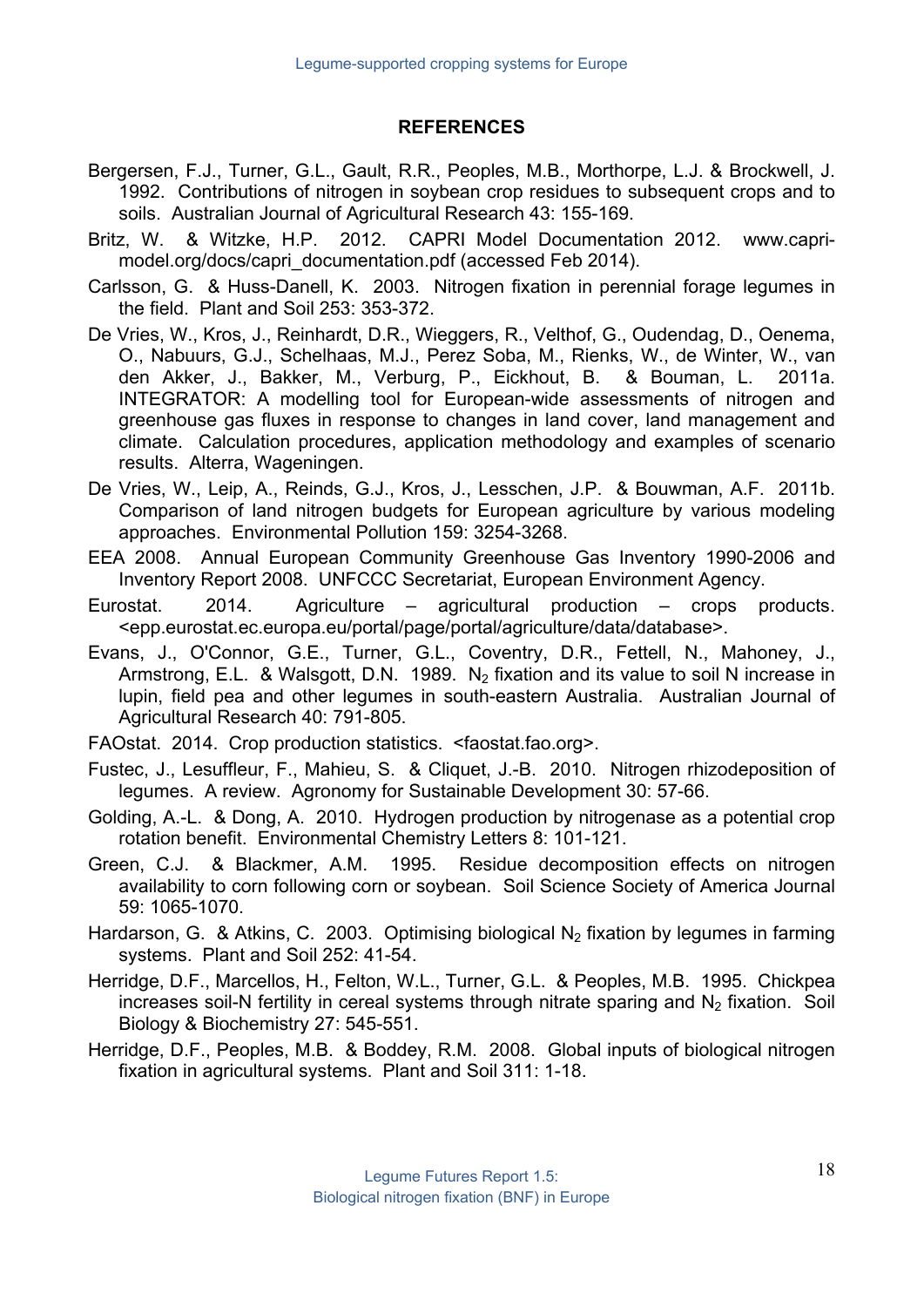- Hesterman, O.B., Russelle, M.P., Sheaffer, C.C. & Heichel, G.H. 1987. Nitrogenutilization from fertilizer and legume residues in legume-corn rotations. Agronomy Journal 79: 726-731.
- Jenkinson, D.S., Fox, R.H. & Rayner, J.H. 1985. Interactions between fertilizer nitrogen and soil-nitrogen - the so-called priming effect. Journal of Soil Science 36: 425-444.
- Kurdali, F., Kalifa, K., AlShamma, M. 1997. Cultivar differences in nitrogen assimilation, partitioning and mobilization in rain-fed grown lentil. Field Crops Research 54: 235- 243.
- Kuzyakov, Y., Friedel, J.K., Stahr, K. 2000. Review of mechanisms and quantification of priming effects. Soil Biology & Biochemistry 32: 1485-1498.
- Leip, A., Britz, W., Weiss, F. & De Vries, W. 2011. Farm, land, and soil nitrogen budgets for agriculture in Europe calculated with CAPRI. Environmental Pollution 159: 3243- 3253
- Liu, J., You, L., Amini, M., Obersteiner, M., Herrero, M., Zehnder, A.J. & Yang, H. 2010a. A high-resolution assessment on global nitrogen flows in cropland. Proceedings of the National Academy of Sciences of the United States of America 107: 8035-8040.
- Liu, Y., Wu, L., Baddeley, J.A. & Watson, C.A. 2010b. Models of biological nitrogen fixation of legumes: A review. Agronomy for Sustainable Development 31: 155-172.
- Mahieu, S., Fustec, J., Faure, M. L., Corre-Hellou, G., Crozat, Y. 2007. Comparison of two N-15 labelling methods for assessing nitrogen rhizodeposition of pea. Plant and Soil 295: 193-205.
- Maimaiti, J., Zhang, Y., Yang, J., Cen, Y.-P., Layzell, D.B., Peoples, M. & Dong, Z. 2007. Isolation and characterization of hydrogen-oxidizing bacteria induced following exposure of soil to hydrogen gas and their impact on plant growth. Environmental Microbiology 9: 435-444.
- Mariotti, F., Tome, D. & Mirand, P.P. 2008. Converting nitrogen into protein beyond 6.25 and Jones' factors. Critical Reviews in Food Science and Nutrition 48: 177-184.
- MNP. 2006. Integrated modelling of global environmental change. An overview of IMAGE 2.4. (Eds Bouwman, A.F., Kram, T. & Klein Goldewijk, K.) Netherlands Environmental Assessment Agency (MNP), Bilthoven, Netherlands.
- Peoples, M.B., Brockwell, J., Herridge, D.F., Rochester, I.J., Alves, B.J.R., Urquiaga, S., Boddey, R.M., Dakora, F.D., Bhattarai, S., Maskey, S.L., Sampet, C., Rerkasem, B., Khan, D.F., Hauggaard-Nielsen, H. & Jensen, E.S. 2009. The contributions of nitrogen-fixing crop legumes to the productivity of agricultural systems. Symbiosis 48: 1-17.
- Philippot, L. & Hallin, S. 2011. Towards food, feed and energy crops mitigating climate change. Trends in Plant Science 16: 476-480.
- Pilbeam, C.J., Wood, M. & Jones, M.J. 1997. Proportion of total nitrogen and fixed nitrogen in shoots of lentil and chickpea grown in a Mediterranean-type environment. Experimental Agriculture 33: 139-148.
- Schmidtke, K., Neumann, A., Hof, C., Rauber & R. 2004. Soil and atmospheric nitrogen uptake by lentil (*Lens culinaris* Medik.) and barley (*Hordeum vulgare* ssp. *nudum* L.) as monocrops and intercrops. Field Crops Research 87: 245-256.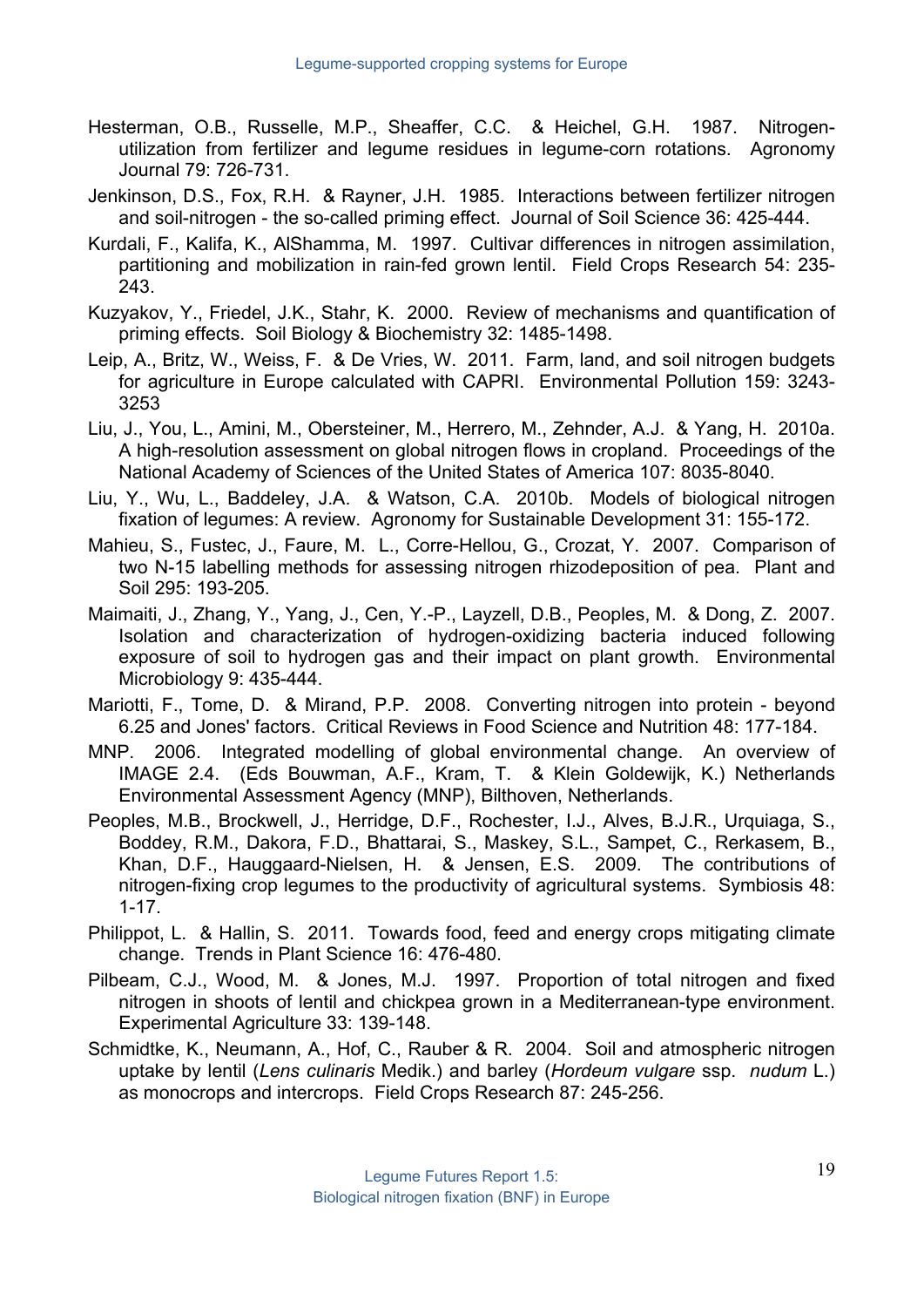- Smil, V. 1999. Nitrogen in crop production: An account of global flows. Global Biogeochemical Cycles 13: 647-662.
- Sosulski, F.W. & Holt, N.W. 1980. Amino-acid-composition and nitrogen-to-protein factors for grain legumes. Canadian Journal of Plant Science 60: 1327-1331.
- Unkovich, M.J., Baldock, J. & Peoples, M.B. 2010. Prospects and problems of simple linear models for estimating symbiotic  $N_2$  fixation by crop and pasture legumes. Plant and Soil 329: 75-89.
- Velthof, G. L., Oudendag, D., Witzke, H.R., Asman, W.A.H., Klimont, Z. & Oenema, O. 2009. Integrated assessment of nitrogen losses from agriculture in EU-27 using MITERRA-EUROPE. Journal of Environmental Quality 38: 402-417.
- Vinther, F.P. & Dahlmann-Hansen, L. 2005. Effects of ridging on crop performance and symbiotic N2 fixation of fababean (*Vicia faba* L.). Soil Use and Management 21: 205- 211.
- Wichern, F., Eberhardt, E., Mayer, J., Joergensen, R.G. & Müller, T. 2008. Nitrogen rhizodeposition in agricultural crops: Methods, estimates and future prospects. Soil Biology and Biochemistry 40: 30-48.
- Yang, J.Y., Drury, C.F., Yang, X.M., De Jong, R., Huffman, E.C., Campbell, C.A. & Kirkwood, V. 2010. Estimating biological N<sub>2</sub> fixation in Canadian agricultural land using legume yields. Agriculture, Ecosystems and Environment 137: 192-201.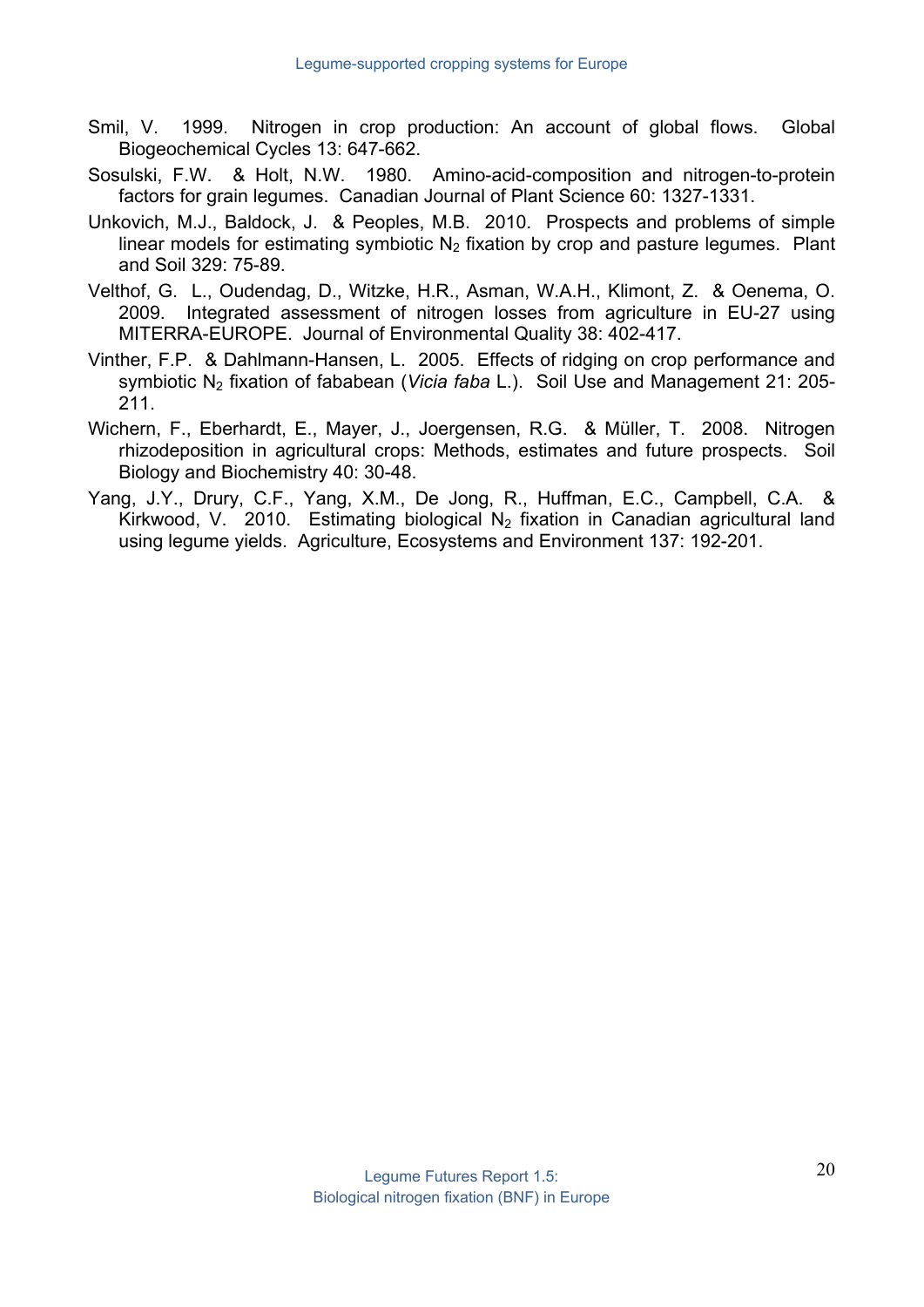# **SUPPLEMENTARY TABLES**

| Supplementary Table 1. Areas (Eurostat, 2013), N retention, N fixation coefficients $k_{fix}$ and |  |  |  |
|---------------------------------------------------------------------------------------------------|--|--|--|
| N fixed by temporary and permanent grasslands in EU27 in 2009.                                    |  |  |  |

| Country                 | Area<br>$(1000 \text{ ha})$ |           | N retention<br>$(kg ha^{-1})$ |       | N fixation<br>coefficient | N fixed<br>$(kg ha^{-1})$ |         | <b>Total N fixed</b><br>(Gg) |         |         |
|-------------------------|-----------------------------|-----------|-------------------------------|-------|---------------------------|---------------------------|---------|------------------------------|---------|---------|
|                         | Temp.                       | Perm.     | Temp.                         | Perm. | $k_{\rm fix}$             | Temp.                     | Perm.   | Temp.                        | Perm.   | Total   |
| Austria                 | 156                         | 1708      | 152                           | 80    | 0.06                      | 9.1                       | 4.8     | 1.4                          | 8.2     | 9.6     |
| Belgium &<br>Luxembourg | 103                         | 580       | 257                           | 198   | 0.06                      | 15.4                      | 11.9    | 1.6                          | 6.9     | 8.5     |
| <b>Bulgaria</b>         | 107                         | 1906      | 30                            | 42    | 0.08                      | 2.4                       | 3.3     | 0.3                          | 6.3     | $6.6\,$ |
| Cyprus                  | 28                          | 14        | 39                            | 30    | 0.05                      | 2.0                       | 1.5     | 0.05                         | 0.02    | 0.08    |
| Czech Republic          | 687                         | 982       | 48                            | 63    | 0.14                      | 6.7                       | 8.8     | 4.6                          | 8.6     | 13.3    |
| Denmark                 | 475                         | 216       | 149                           | 157   | 0.14                      | 20.9                      | 21.9    | 9.9                          | 4.7     | 14.6    |
| Estonia                 | 139                         | 256       | 104                           | 61    | 0.15                      | 15.6                      | 9.2     | 2.2                          | 2.4     | 4.5     |
| Finland                 | 621                         | 58        | 129                           | 72    | 0.05                      | 6.5                       | 3.6     | 4.0                          | 0.2     | 4.2     |
| France                  | 3433                        | 9614      | 107                           | 93    | 0.07                      | 7.5                       | 6.5     | 25.8                         | 62.3    | 88.0    |
| Germany                 | 905                         | 4784      | 159                           | 159   | 0.08                      | 12.8                      | 12.7    | 11.5                         | 60.7    | 72.2    |
| Greece                  | 281                         | 1078      | 108                           | 87    | 0.19                      | 20.5                      | 16.5    | 5.8                          | 17.8    | 23.6    |
| Hungary                 | 174                         | 1000      | 39                            | 55    | 0.17                      | 6.6                       | 9.4     | $1.2$                        | 9.4     | 10.5    |
| Ireland                 | 586                         | 3272      | 274                           | 161   | 0.05                      | 13.7                      | 8.0     | 8.0                          | 26.3    | 34.3    |
| Italy                   | 2333                        | 3978      | 74                            | 57    | 0.16                      | 11.9                      | 9.2     | 27.8                         | 36.5    | 64.3    |
| Lithuania               | 483                         | 908       | 37                            | 57    | 0.12                      | 4.4                       | 6.9     | 2.1                          | 6.2     | 8.4     |
| Latvia                  | 402                         | 714       | 54                            | 62    | 0.07                      | 3.8                       | 4.3     | 1.5                          | 3.1     | 4.6     |
| Malta                   | 4                           | $\pmb{0}$ | 45                            | 43    | 0.05                      | 2.3                       | 2.2     | 0.009                        | 0.000   | 0.009   |
| Netherlands             | 196                         | 848       | 364                           | 225   | 0.05                      | 18.2                      | 11.2    | 3.6                          | 9.5     | 13.1    |
| Poland                  | 1531                        | 3420      | 90                            | 64    | 0.07                      | 6.3                       | 4.5     | 9.7                          | 15.4    | 25.1    |
| Portugal                | 420                         | 1264      | 92                            | 54    | $0.05\,$                  | 4.6                       | 2.7     | 1.9                          | 3.4     | 5.4     |
| Romania                 | 801                         | 4640      | 86                            | 50    | 0.10                      | $8.6\,$                   | $5.0\,$ | $6.9\,$                      | 23.0    | 29.9    |
| Slovak Republic         | 174                         | 720       | 49                            | 65    | 0.14                      | 6.9                       | 9.1     | $1.2$                        | $6.6\,$ | $7.8$   |
| Slovenia                | 31                          | 294       | ${\bf 76}$                    | 44    | 0.05                      | 3.8                       | $2.2\,$ | 0.1                          | $0.6\,$ | $0.8\,$ |
| Spain                   | 804                         | 8464      | 84                            | 58    | 0.07                      | 5.9                       | $4.0$   | 4.8                          | 34.1    | 38.9    |
| Sweden                  | 1096                        | 452       | 169                           | 84    | 0.11                      | 18.6                      | 9.3     | 20.4                         | 4.2     | 24.6    |
| UK                      | 1159                        | 9844      | 275                           | 116   | 0.05                      | 13.8                      | 5.8     | 15.9                         | 57.1    | 73.0    |

Legume Futures Report 1.5: Biological nitrogen fixation (BNF) in Europe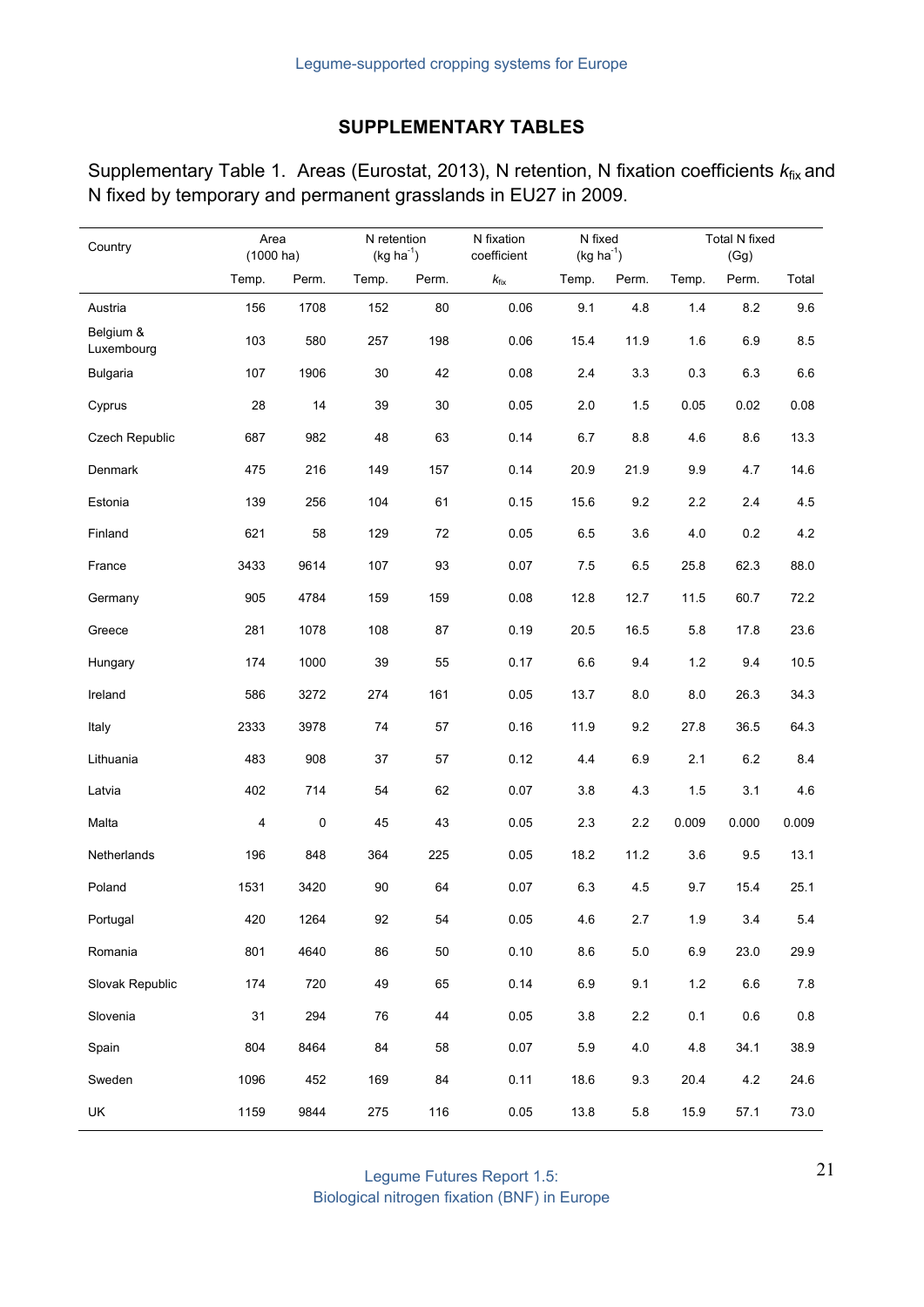Supplementary Table 2. Constants (bold) and calculated values used to derive estimates of fixed N and N balance for FAO classes of grain legumes. No constants were available for the Pulses category, for which production-weighted means of the other categories were used (82.15 for Total N, 53.85 for Fixed N and 7.71 for N balance). All calculated quantities are relative to one tonne of grain production.

|                                                  | Commo<br>n bean | Faba<br>bean | Chick-<br>pea | Lentil | Lupins | Pea   | Soya<br>bean | Vetches |
|--------------------------------------------------|-----------------|--------------|---------------|--------|--------|-------|--------------|---------|
| Moisture content (g $g^{-1}$ )                   | 0.140           | 0.140        | 0.140         | 0.140  | 0.140  | 0.140 | 0.140        | 0.140   |
| Grain protein content (g $g^{-1}$ )              | 0.25            | 0.29         | 0.22          | 0.29   | 0.36   | 0.25  | 0.40         | 0.29    |
| Protein to N                                     | 6.25            | 6.25         | 6.25          | 6.25   | 6.25   | 6.25  | 6.25         | 6.25    |
| Grain N production (kg)                          | 33.85           | 40.18        | 30.00         | 39.63  | 49.12  | 34.40 | 54.76        | 39.90   |
| Harvest index                                    | 0.480           | 0.490        | 0.310         | 0.415  | 0.440  | 0.507 | 0.519        | 0.340   |
| N harvest index                                  | 0.830           | 0.675        | 0.805         | 0.650  | 0.840  | 0.729 | 0.730        | 0.790   |
| Above ground biomass (t)                         | 1.792           | 1.755        | 2.774         | 2.072  | 1.955  | 1.696 | 1.657        | 2.529   |
| Above-ground N production<br>(kg)                | 40.78           | 59.52        | 37.26         | 60.97  | 58.48  | 47.19 | 75.02        | 50.51   |
| Root:shoot ratio                                 | 0.265           | 0.230        | 0.440         | 0.370  | 0.282  | 0.110 | 0.200        | 0.350   |
| Root biomass production (t)                      | 0.475           | 0.404        | 1.221         | 0.767  | 0.551  | 0.187 | 0.331        | 0.885   |
| Root N content $(g g^{-1})$                      | 0.022           | 0.022        | 0.014         | 0.014  | 0.012  | 0.022 | 0.017        | 0.029   |
| Root N production (kg)                           | 10.30           | 8.88         | 17.09         | 10.73  | 6.51   | 4.10  | 5.70         | 25.76   |
| Proportional rhizodeposition                     | 0.150           | 0.185        | 0.530         | 0.150  | 0.171  | 0.120 | 0.195        | 0.150   |
| Rhizodeposition (kg)                             | 7.66            | 12.66        | 28.81         | 10.76  | 11.11  | 6.16  | 15.74        | 11.44   |
| Total N production (kg)                          | 58.75           | 81.06        | 83.16         | 82.46  | 76.10  | 57.45 | 96.46        | 87.71   |
| Proportion of N derived from<br>atmosphere, Ndfa | 0.442           | 0.770        | 0.500         | 0.700  | 0.820  | 0.700 | 0.520        | 0.720   |
| N fixed (kg)                                     | 26.0            | 62.4         | 41.6          | 57.7   | 62.4   | 40.2  | 50.2         | 63.2    |
| N balance (kg)                                   | $-7.9$          | 22.2         | 11.6          | 18.1   | 13.3   | 5.8   | $-4.6$       | 23.3    |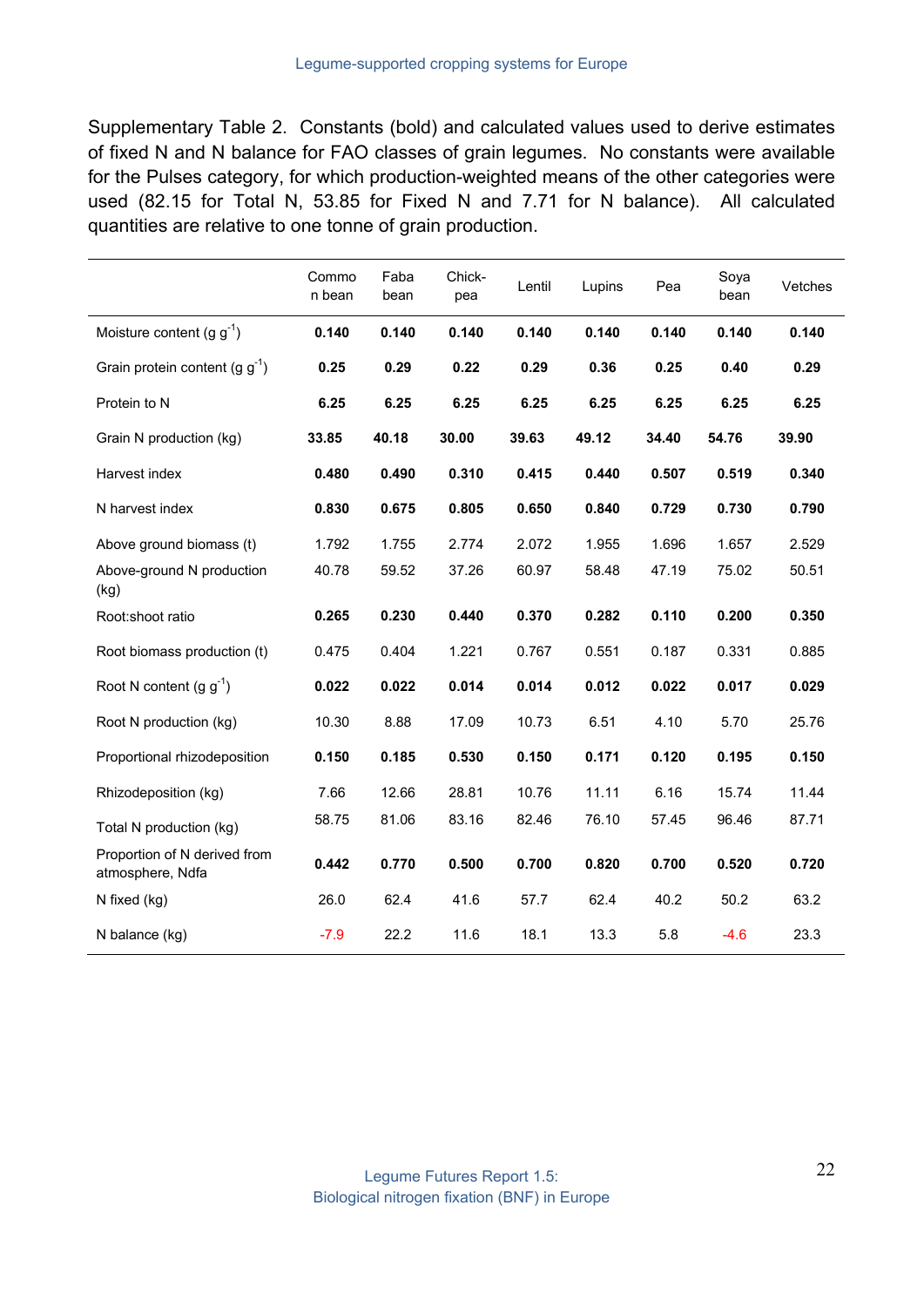| Country         | Chickpea                | Common bean | Faba bean | Lentil       | Lupins          | Pea            | Soya bean | Vetches        |
|-----------------|-------------------------|-------------|-----------|--------------|-----------------|----------------|-----------|----------------|
| Austria         |                         |             | 418       |              | $\overline{37}$ | 1395           | 3576      | 201            |
| Belgium & Lux   |                         | 19          | 169       |              |                 | 253            |           |                |
| <b>Bulgaria</b> | 114                     | 44          | 106       | 93           |                 | 201            | 20        | 23             |
| Cyprus          | $\overline{\mathbf{4}}$ | $\,6\,$     | 31        | $\mathbf{1}$ |                 | $\overline{4}$ |           | $\,6$          |
| Czech Rep       |                         |             | 162       |              | 137             | 2087           | 682       | $6\phantom{1}$ |
| Denmark         |                         |             |           |              |                 | 901            |           |                |
| Estonia         |                         | 3           | $\,6$     |              |                 | 302            |           |                |
| Finland         |                         |             |           |              |                 | 450            |           |                |
| France          |                         | 143         | 27295     | 775          | 512             | 21683          | 5508      |                |
| Germany         |                         |             | 2965      |              | $\mathbf 0$     | 6671           |           |                |
| Greece          | 112                     | 570         | 156       | 162          | 44              | 109            |           | 613            |
| Hungary         |                         | 24          | $\,6$     | 1            | 37              | 647            | 3591      | $\overline{2}$ |
| Ireland         |                         | 400         |           |              |                 |                |           |                |
| Italy           | 320                     | 308         | 6104      | 84           |                 | 893            | 23485     | 537            |
| Latvia          |                         | 62          |           |              |                 | 105            |           | $\,6\,$        |
| Lithuania       |                         | 93          | 318       |              | 661             | 917            |           | 95             |
| Malta           |                         | 10          |           |              |                 |                |           | 46             |
| Netherlands     |                         | 114         | 393       |              |                 | 101            |           |                |
| Poland          |                         | 740         | 967       |              | 3557            | 314            | 10        | 324            |
| Portugal        | 27                      | 52          |           |              |                 |                |           |                |
| Romania         | 3                       | 580         | 1392      |              |                 | 1206           | 4228      |                |
| Slovakia        | 6                       | 6           | 12        | 19           |                 | 470            | 772       | 15             |
| Slovenia        |                         | 16          | 44        |              |                 | 56             | 10        |                |
| Spain           | 897                     | 342         | 1741      | 687          | 281             | 5948           | 140       | 2588           |
| Sweden          |                         | 20          | 1629      |              |                 | 1966           |           |                |
| United Kingdom  |                         |             | 42955     |              |                 | 6080           |           |                |
| Total           | 1484                    | 3554        | 86872     | 1821         | 5267            | 52760          | 42024     | 4459           |

Supplementary Table 3. Calculated quantities of N fixed (t) by grain legume crops in EU27 in 2009.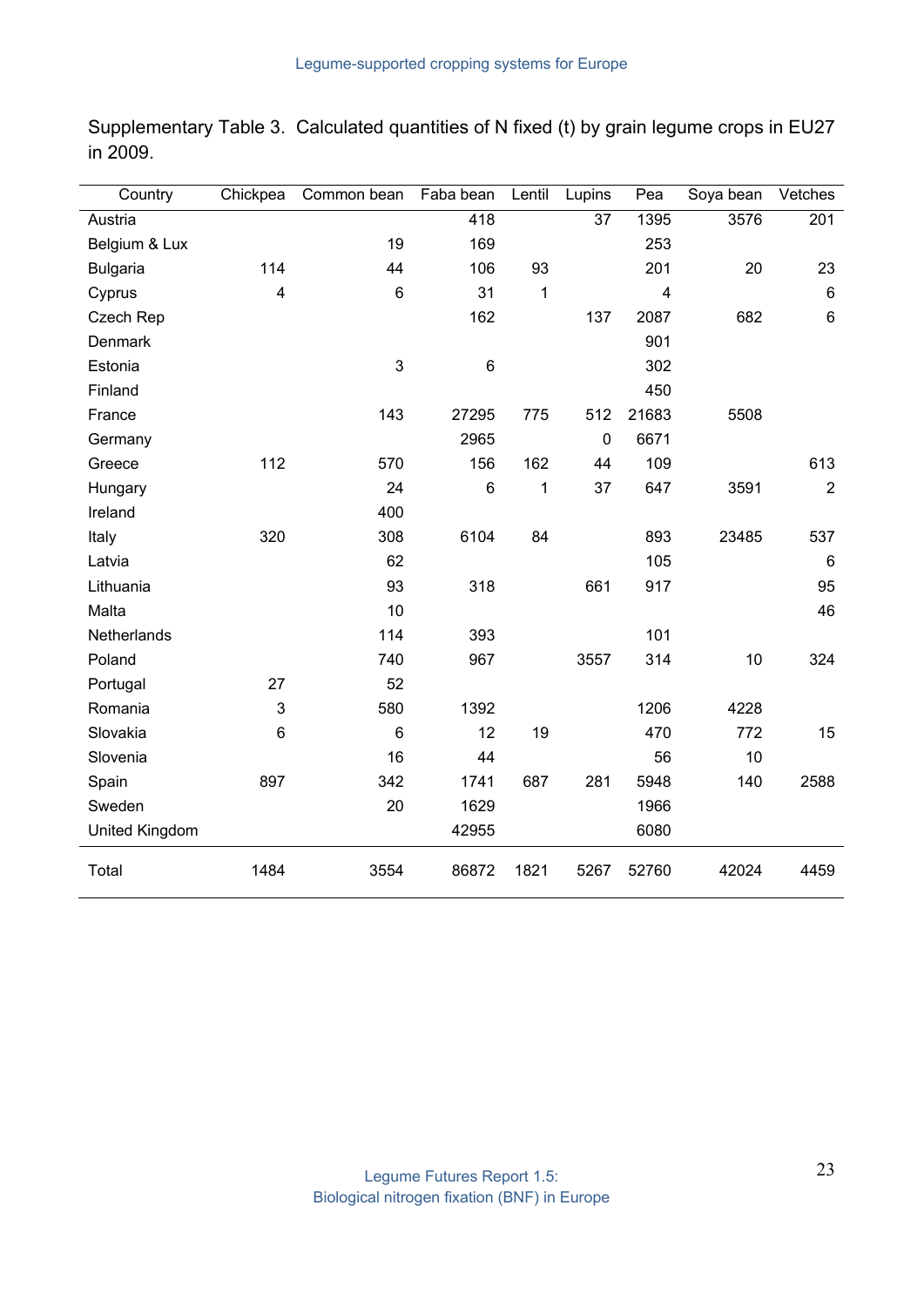Supplementary Table 4. Crop production (FAO, 2013), and calculated quantities of total N production, N fixed and the N balance for grain legume crops in the EU27 in 2009. All figures in Gg.

|                    | Common<br>bean | Faba<br>bean | Chickpea | Lentil | Lupins | Pea  | Soya<br>bean | Vetches | Total |
|--------------------|----------------|--------------|----------|--------|--------|------|--------------|---------|-------|
| Crop<br>production | 136            | 1392         | 35       | 32     | 84     | 1313 | 992          | 67      | 4051  |
| N production       | 8.0            | 112.8        | 2.9      | 2.6    | 6.4    | 75.4 | 95.7         | 5.9     | 310   |
| N fixed            | 3.5            | 86.9         | 1.5      | 1.8    | 5.3    | 52.8 | 49.8         | 4.2     | 206   |
| N balance          | $-1.1$         | 31.0         | 0.4      | 0.6    | 1.1    | 7.6  | $-4.6$       | 1.6     | 37    |

Supplementary Table 5. Sources of constants reported in Supplementary Table 2.

|                                                        | Common<br>bean                  | Faba<br>bean                 | Chickpea           | Lentil                       | Lupins                | Pea                       | Soya<br>bean      | Vetches           |
|--------------------------------------------------------|---------------------------------|------------------------------|--------------------|------------------------------|-----------------------|---------------------------|-------------------|-------------------|
| Moisture correction <sup>a</sup>                       | default                         | default                      | default            | default                      | default               | default                   | default           | default           |
| Grain protein content<br>Protein to N<br>Harvest index | 1<br>5, 6<br>7, 8, 9,<br>10, 11 | 1, 2<br>5,6<br>12, 13,<br>14 | 1<br>5,6<br>15, 16 | 1<br>5,6<br>17               | 1, 2<br>5,6<br>18, 19 | 1, 2<br>5,6<br>20, 21, 22 | 1, 3<br>5,6<br>23 | 4<br>5,6<br>4, 24 |
| N harvest index                                        | 8                               | 25, 26, 27                   | 27, 28             | 28                           | 29                    | 30, 31                    | 3                 | 4, 32             |
| Root:shoot ratio                                       | 33, 34                          | 19, 35,<br>36, 37            | 38                 | 39                           | 19                    | 31, 40,<br>41, 42         | 43, 44            | 32, 45            |
| Root N content                                         | 33, 46                          | 47,48                        | 28                 | 28                           | 49                    | 50, 51                    | 23                | 32,52             |
| Proportional<br>rhizodeposition <sup>b</sup>           | default                         | 54                           | 27, 54             | default                      | 54                    | 21, 31,<br>54             | 55                | default           |
| Ndfa                                                   | 56, 57                          | 58, 59                       | 59,60              | 59, 61,<br>62, 63,<br>64, 65 | 66                    | 58, 59                    | 3, 60, 23,<br>67  | 68, 69            |

<sup>a</sup> Default value for grains harvested dry was based on the typical industry reporting figure of 0.14. b Default value of 0.15 based on figures in  $^{53}$  and  $^{54}$ .

- 1. U.S. Department of Agriculture, A. R. S. 2013. USDA National Nutrient Database for Standard Reference, Release 26. Nutrient Data Laboratory Home Page.
- 2. Annicchiarico, P. 2008. Adaptation of cool-season grain legume species across climaticallycontrasting environments of southern Europe. Agronomy Journal 100, 1647-1654
- 3. Salvagiotti, F. et al. 2008. Nitrogen uptake, fixation and response to fertilizer N in soybeans: A review. Field Crops Research 108, 1-13
- 4. Larbi, A., Abd El-Moneim, A.M., Nakkoul, H., Jammal, B. & Hassan, S. 2011. Intra-species variations in yield and quality determinants in *Vicia* species: 3. Common vetch (*Vicia sativa* ssp. *sativa* L.). Animal Feed Science and Technology 164, 241-251
- 5. Mariotti, F., Tome, D. & Mirand, P.P. 2008. Converting nitrogen into protein beyond 6.25 and Jones' factors. Critical Reviews in Food Science and Nutrition 48, 177-184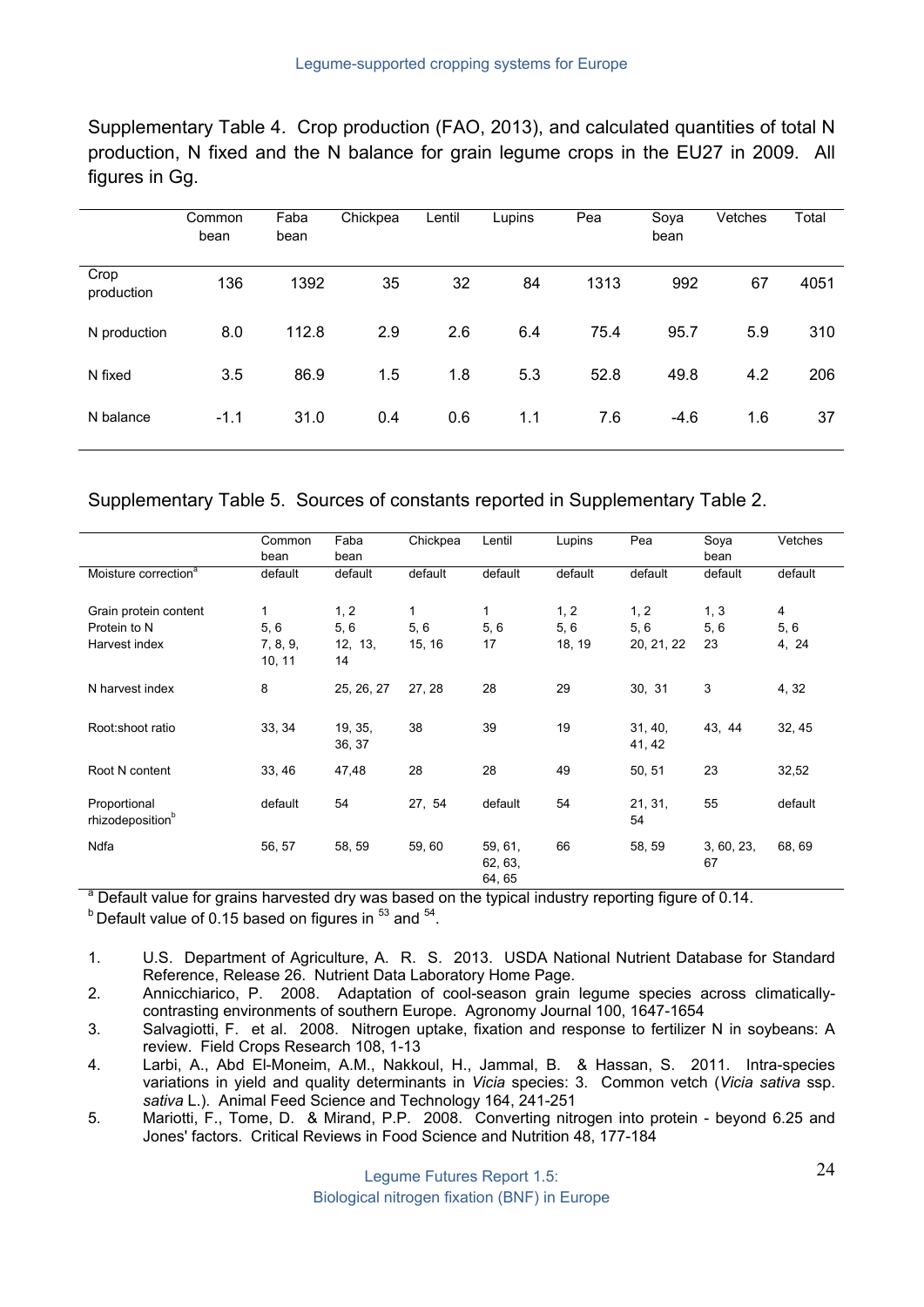- 6. Sosulski, F.W. & Holt, N.W. 1980. Amino-acid-composition and nitrogen-to-protein factors for grain legumes. Canadian Journal of Plant Science 60, 1327-1331
- 7. Gebeyehu, S., Simane, B. & Kirkby, R. 2006. Genotype x cropping system interaction in climbing beans (*Phaseolus vulgaris* L.) grown as sole crop and in association with maize (*Zea mays* L.). European Journal of Agronomy 24, 396-403
- 8. Araujo, A.P. & Teixeira, M.G. 2012. Variability of nutrient harvest indices in common bean genotypes and their relationship with grain yield. Revista Brasileira de Ciencia do Solo 36, 137-146
- 9. Builes, V., Porch, T. & Harmsen, E. 2011. Genotypic differences in water use efficiency of common bean under drought stress. Agronomy Journal 103, 1206-1215
- 10. del Mar Alguacil, M., Roldan, A., Salinas-Garcia, J.R. & Ignacio Querejeta, J. 2011. No tillage affects the phosphorus status, isotopic composition and crop yield of *Phaseolus vulgaris* in a rain-fed farming system. Journal of the Science of Food and Agriculture 91, 268-272
- 11. Zafar, M. et al. 2011. Influence of integrated phosphorus supply and plant growth promoting rhizobacteria on growth, nodulation, yield and nutrient uptake in *Phaseolus vulgaris*. African Journal of Biotechnology 10, 16793-16807
- 12. Brereton, J.C., McGowan, M. & Dawkins, T.C.K. 1986. The relative sensitivity of spring barley, spring field beans and sugar beet crops to soil compaction. Field Crops Research 13, 223-237
- 13. Muñoz-Romero, V., López-Bellido, L. & López-Bellido, R.J. 2011. Faba bean root growth in a Vertisol: Tillage effects. Field Crops Research 120, 338-344
- 14. Confalone, A., Lizaso, J.I., Ruiz-Nogueira, B., Lopez-Cedron, F.X. & Sau, F. 2010. Growth, PAR use efficiency, and yield components of field-grown *Vicia faba* L. under different temperature and photoperiod regimes. Field Crops Research 115, 140-148
- 15. Siddique, K.H.M. & Sedgley, R.H. 1986. Chickpea (*Cicer arietinum* L), a potential grain legume for southwestern Australia - seasonal growth and yield. Australian Journal of Agricultural Research 37, 245-261
- 16. Malik, S.R., Bakhsh, A., Asif, M., Iqbal, U. & Iqbal, S. 2010. Assessment of genetic variability and interrelationship among some agronomic traits in chickpea. International Journal of Agriculture and Biology 12, 81-85
- 17. Zakeri, H. et al. 2012. Lentil performance in response to weather, no-till duration, and nitrogen in Saskatchewan. Agronomy Journal 104, 1501-1509
- 18. Sandaña, P. & Calderini, D.F. 2012. Comparative assessment of the critical period for grain yield determination of narrow-leafed lupin and pea. European Journal of Agronomy 40, 94-101
- 19. Gregory, P.J. 1998. Alternative crops for duplex soils: growth and water use of some cereal, legume, and oilseed crops, and pastures. Australian Journal of Agricultural Research 49, 21-32
- 20. Lecoeur, J. & Sinclair, T.R. 2001. Harvest index increase during seed growth of field pea. European Journal of Agronomy 14, 173-180
- 21. Arcand, M.M., Knight, J.D. & Farrell, R.E. 2013. Estimating belowground nitrogen inputs of pea and canola and their contribution to soil inorganic N pools using N-15 labeling. Plant and Soil 371, 67-80
- 22. Annicchiarico, P. 2007. Lucerne shoot and root traits associated with adaptation to favourable or drought-stress environments and to contrasting soil types. Field Crops Research 102, 51-59
- 23. Schweiger, P., Hofer, M., Hartl, W., Wanek, W. & Vollmann, J. 2012. N<sub>2</sub> fixation by organically grown soybean in Central Europe: Method of quantification and agronomic effects. European Journal of Agronomy 41, 11-17
- 24. Firincioglu, H.K., Sabahaddin, Ü., Erbektas, E. & Dogruyol, L. 2010. Relationships between seed yield and yield components in common vetch (*Vicia sativa* ssp. *sativa*) populations sown in spring and autumn in central Turkey. Field Crops Research 116, 30-37
- 25. Brunner, H. & Zapata, F. 1984. Quantitative assessment of symbiotic nitrogen-fixation in diverse mutant lines of field bean (*Vicia*, *faba*, *minor*). Plant and Soil 82, 407-413
- 26. Li, C.J. et al. 2011. Crop nitrogen use and soil mineral nitrogen accumulation under different crop combinations and patterns of strip intercropping in northwest China. Plant and Soil 342, 221-231
- 27. Lopez-Bellido, L., itez-Vega, J., Garcia, P., Redondo, R. & Lopez-Bellido, R.J. 2011. Tillage system effect on nitrogen rhizodeposited by faba bean and chickpea. Field Crops Research 120, 189-195
- 28. Gan, Y. et al. 2010. Nitrogen accumulation in plant tissues and roots and N mineralization under oilseeds, pulses, and spring wheat. Plant and Soil 332, 451-461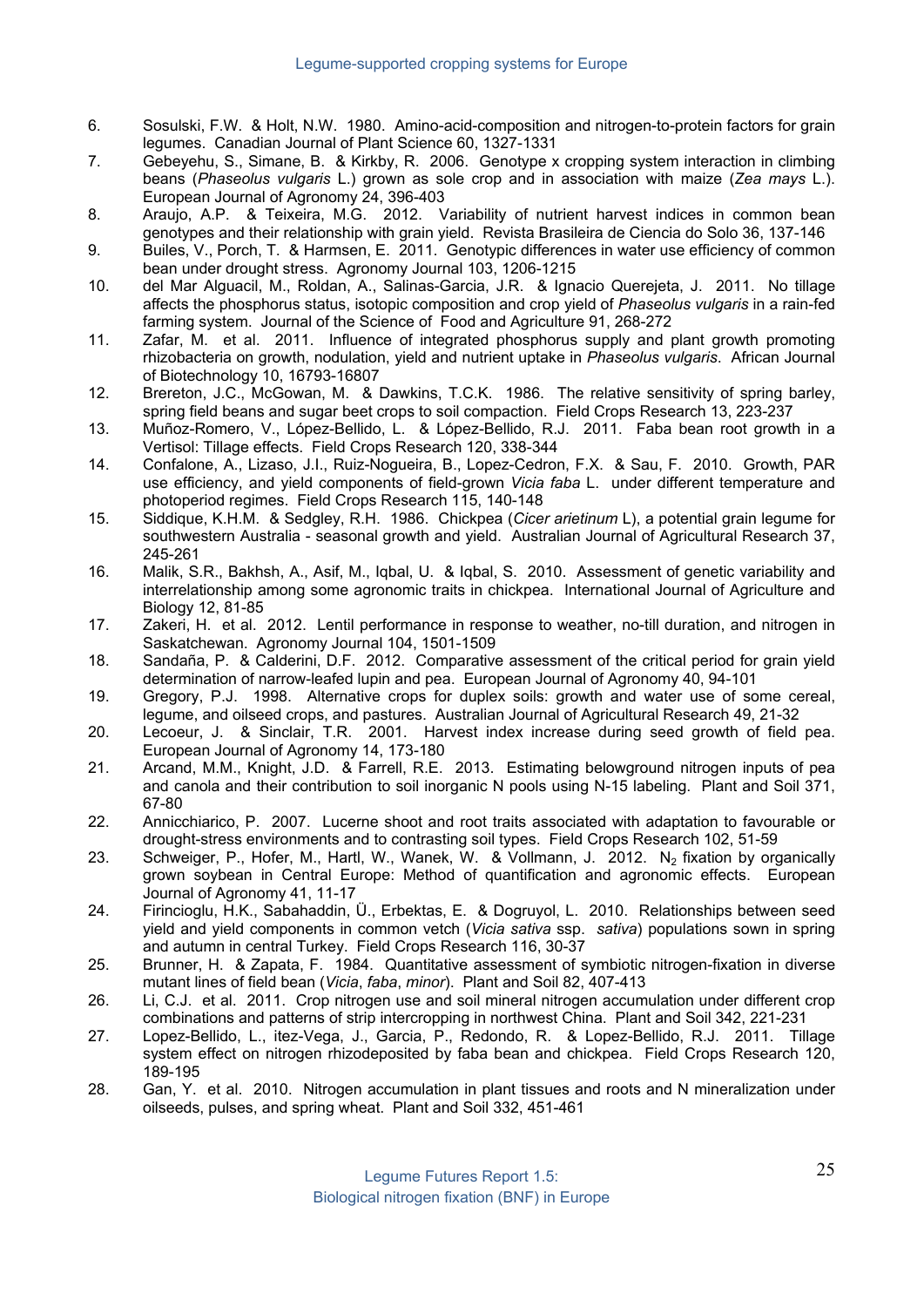- 29. Ayaz, S., McKenzie, B.A., Hill, G.D. & Mcneil, D.L. 2004. Nitrogen distribution in four grain legumes. Journal of Agricultural Science 142, 309-317
- 30. Lecoeur, J. & Sinclair, T.R. 2001. Nitrogen accumulation, partitioning, and nitrogen harvest index increase during seed fill of field pea. Field Crops Research 71, 87-99
- 31. Mahieu, S. et al. 2009. The influence of water stress on biomass and N accumulation, N partitioning between above and below ground parts and on N rhizodeposition during reproductive growth of pea (Pisum sativum L.). Soil Biology and Biochemistry 41, 380-387
- 32. Ozpinar, S. & Baytekin, H. 2006. Effects of tillage on biomass, roots, N-accumulation of vetch (*Vicia sativa* L.) on a clay loam soil in semi-arid conditions. Field Crops Research 96, 235-242
- 33. Fernández-Luqueño, V. et al. 2010. Effect of different nitrogen sources on plant characteristics and yield of common bean (*Phaseolus vulgaris* L.). Bioresource Technology 101, 396-403
- 34. Andrews, M., Sprent, J.I., Raven, J.A. & Eady, P.E. 1999. Relationships between shoot to root ratio, growth and leaf soluble protein concentration of *Pisum sativum*, *Phaseolus vulgaris* and *Triticum aestivum* under different nutrient deficiencies. Plant, Cell & Environment 22, 949-958
- 35. Vinther, F.P. & Dahlmann-Hansen, L. 2005. Effects of ridging on crop performance and symbiotic N2 fixation of fababean (*Vicia faba* L.). Soil Use and Management 21, 205-211
- 36. Rengasamy, J.I. & Reid, J.B. 1993. Root system modification of faba beans (*Vicia faba* L.), and its effects on crop performance. 1. Responses of root and shoot growth to subsoiling, irrigation and sowing date. Field Crops Research 33, 175-196
- 37. Crawford, M.C., Grace, P.R., Bellotti, W.B.D. & Oades, J.M. 1997. Root production of a barrel medic (*Medicago truncatula*) pasture, a barley grass (*Hordeum leporinum*) pasture, and a faba bean (*Vicia faba*) crop in southern Australia. Australian Journal of Agricultural Research 48, 1139-1150
- 38. Gan, Y. & Liang, B. 2010. Ratios of carbon mass in nodules to other plant tissues in chickpea. Plant and Soil 332, 257-266
- 39. Hobson, K., Armstrong, R., Nicolas, M., Connor, D. & Materne, M. 2006. Response of lentil (*Lens culinaris*) germplasm to high concentrations of soil boron. Euphytica 151, 371-382
- 40. McPhee, K. 2005. Variation for seedling root architecture in the core collection of pea germplasm. Crop Science 45, 1758-1763
- 41. Baddeley, J.A. & Henderson, T.J. 2011. Characterisation of key above- and below-ground parameters of different pea cultivars. Aspects of Applied Biology 109, 161-164
- 42. Gan, Y., Liang, B., Liu, L., Wang, X. & McDonald, C. 2011. C:N ratios and carbon distribution profile across rooting zones in oilseed and pulse crops. Crop & Pasture Science 62, 496-503
- 43. Yang, J.Y. et al. 2010. Estimating biological N<sub>2</sub> fixation in Canadian agricultural land using legume yields. Agriculture Ecosystems & Environment 137, 192-201
- 44. Gerardo, R., Gutierrez Boem, F.H. & Fernandez, M.C. 2013. Severe phosphorus stress affects sunflower and maize but not soybean root to shoot allometry. Agronomy Journal 105, 1283-1288
- 45. Mariotti, M., Masoni, A., Ercoli, L. & Arduini, I. 2009. Above- and below-ground competition between barley, wheat, lupin and vetch in a cereal and legume intercropping system. Grass and Forage Science 64, 401-412
- 46. Mortimer, P., Perez-Fernandez, M. & Valentine, A. 2009. Arbuscular mycorrhizae affect the N and C economy of nodulated *Phaseolus vulgaris* (L.) during NH4 <sup>+</sup> nutrition. Soil Biology & Biochemistry 41, 2115-2121
- 47. Lopez-Bellido, F.J., Lopez-Bellido, R.J., Redondo, R. & Lopez-Bellido, L. 2010. B value and isotopic fractionation in N2 fixation by chickpea (*Cicer arietinum* L.) and faba bean (*Vicia faba* L.). Plant and Soil 337, 425-434
- 48. Mauromicale, G. et al. 2005. Root nodulation and nitrogen accumulation and partitioning in legume crops as affected by soil solarization. Plant and Soil 271, 275-284
- 49. McNeill, A.M. & Fillery, I.R.P. 2008. Field measurement of lupin belowground nitrogen accumulation and recovery in the subsequent cereal-soil system in a semi-arid Mediterranean-type climate. Plant and Soil 302, 297-316
- 50. Ludidi, N.N. et al. 2007. Genetic variation in pea (*Pisum sativum* L.) demonstrates the importance of root but not shoot C/N ratios in the control of plant morphology and reveals a unique relationship between shoot length and nodulation intensity. Plant Cell and Environment 30, 1256-1268
- 51. Voisin, A.S., Salon, C., Munier-Jolain, N.G. & Ney, B. 2002. Effect of mineral nitrogen on nitrogen nutrition and biomass partitioning between the shoot and roots of pea (*Pisum sativum* L.). Plant and Soil 242, 251-262